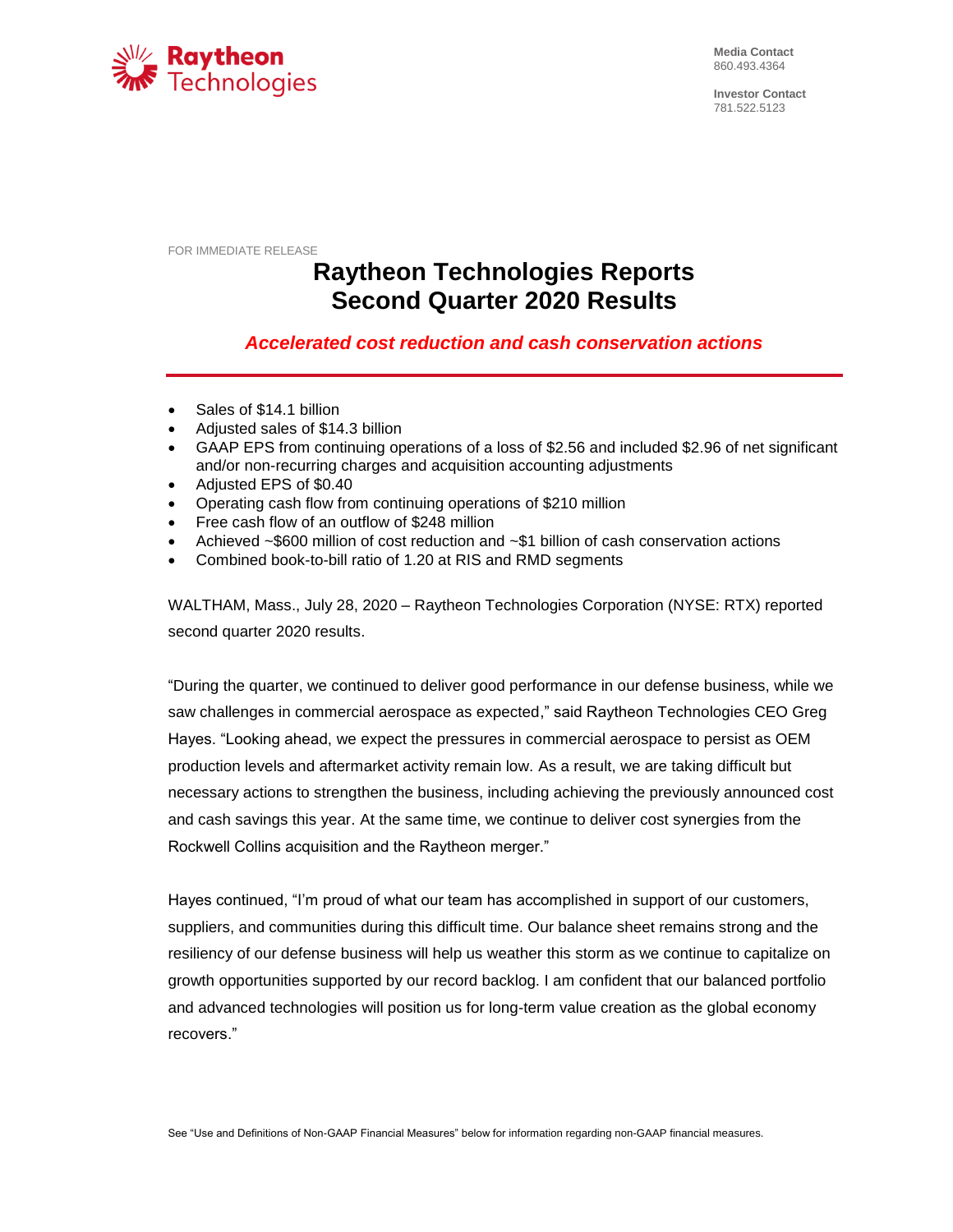Raytheon Technologies reported second quarter sales of \$14.1 billion and adjusted sales of \$14.3 billion. GAAP EPS from continuing operations was a loss of \$2.56 and included \$2.96 of net significant and/or non-recurring charges and acquisition accounting adjustments, where \$2.34 was related to charges due to the current economic environment primarily driven by the COVID-19 pandemic. Of the \$2.34, \$2.13 was related to an impairment of Collins Aerospace goodwill and intangibles. Other adjustments included \$0.28 for acquisition accounting adjustments primarily related to intangible amortization and \$0.21 for restructuring. Adjusted EPS was \$0.40.

The company recorded a net loss from continuing operations in the second quarter of \$3.8 billion, and included \$4.4 billion of net significant and/or nonrecurring charges and acquisition accounting adjustments. Adjusted net income was \$598 million. Operating cash flow from continuing operations in the second quarter was \$210 million and better than expected primarily due to the timing of collections and execution on cash conservation actions. Capital expenditures were \$458 million, resulting in a free cash outflow of \$248 million. Free cash flow included \$165 million of merger costs and restructuring.

| (\$ in millions, except EPS)                   | 2nd Quarter<br>2020 |          |  |  |  |  |  |
|------------------------------------------------|---------------------|----------|--|--|--|--|--|
| Reported                                       |                     |          |  |  |  |  |  |
| Sales                                          | \$                  | 14,061   |  |  |  |  |  |
| Net Income                                     | \$                  | (3, 844) |  |  |  |  |  |
| <b>EPS</b>                                     | \$                  | (2.56)   |  |  |  |  |  |
| Adjusted                                       |                     |          |  |  |  |  |  |
| Sales                                          | \$                  | 14,277   |  |  |  |  |  |
| Net Income                                     | \$<br>\$            | 598      |  |  |  |  |  |
| <b>EPS</b>                                     |                     | 0.40     |  |  |  |  |  |
| Operating Cash Flow from Continuing Operations | \$                  | 210      |  |  |  |  |  |
| Free Cash Flow                                 | \$                  | 248)     |  |  |  |  |  |

#### **Summary Financial Results – Continuing Operations**

*Note: Q2 2020 results include the legacy Raytheon business since the merger date of April 3, 2020. Reported and adjusted numbers do not include the legacy Raytheon business pre-merger stub period from March 30, 2020 to April 2, 2020 which had an estimated \$400M of sales, \$40M of net income, and \$100M of operating cash flow.*

#### **Bookings and Orders**

Backlog at the end of the second quarter was \$158.7 billion, of which \$85.6 billion was from commercial aerospace and a record \$73.1 billion was from defense.

Notable defense bookings during the quarter included:

 \$2.3 billion on the Army Navy/Transportable Radar Surveillance-Model 2 (AN/TPY-2) radar program for the Kingdom of Saudi Arabia (KSA) at Raytheon Missiles & Defense (RMD)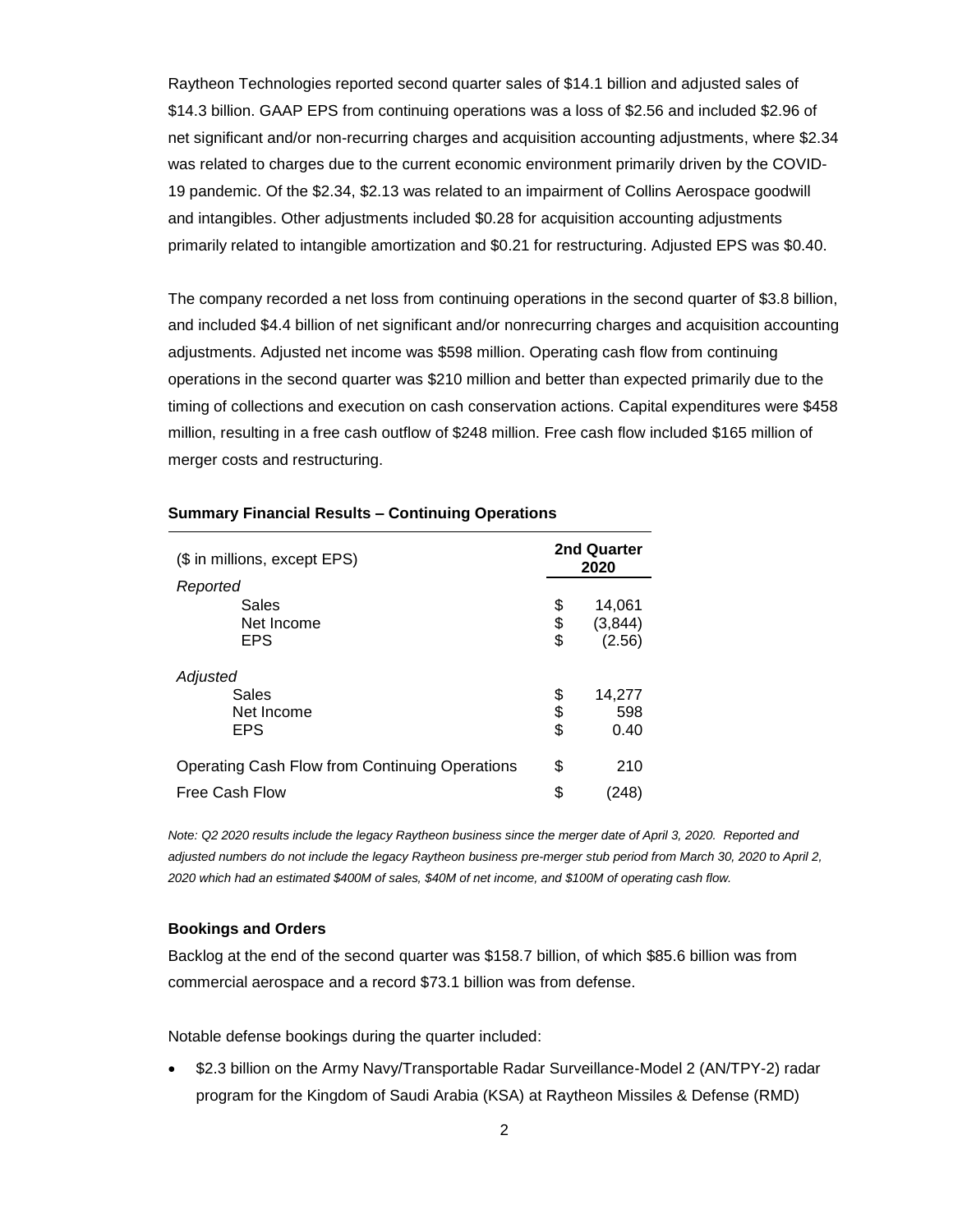- \$1.4 billion on a number of classified programs at Raytheon Intelligence & Space (RIS)
- \$299 million for Standard Missile-3 (SM-3®) for the Missile Defense Agency (MDA) and an international customer at RMD

In addition, during the quarter RMD was selected by the U.S. Air Force to develop the Long-Range Standoff Weapon (LRSO).

#### **Segment Results**

The company's reportable segments are Collins Aerospace, Pratt & Whitney, Raytheon Intelligence & Space (RIS) and Raytheon Missiles & Defense (RMD). In connection with the merger, the company revised its segment presentation. Prior periods have been revised to reflect the current presentation. Refer to the accompanying tables for further details.

### **Collins Aerospace**

|                         |             | 2nd Quarter  |          |             | <b>Six Months</b> |          |  |
|-------------------------|-------------|--------------|----------|-------------|-------------------|----------|--|
| $($$ in millions)       | 2020        | 2019         | % Change | 2020        | 2019              | % Change |  |
| Reported                |             |              |          |             |                   |          |  |
| Sales                   | 4,202<br>\$ | 6,576<br>\$. | (36)%    | \$10,640    | \$13,089          | (19)%    |  |
| <b>Operating Profit</b> | \$<br>(317) | \$1,276      | (125)%   | \$<br>929   | \$<br>2,240       | (59)%    |  |
| <b>ROS</b>              | (7.5)%      | 19.4%        |          | 8.7%        | 17.1%             |          |  |
| Adjusted                |             |              |          |             |                   |          |  |
| Sales                   | \$4,298     | \$ 6,576     | (35)%    | \$10,758    | \$13,089          | (18)%    |  |
| <b>Operating Profit</b> | \$<br>24    | \$1,293      | (98)%    | \$<br>1,308 | \$<br>2,502       | (48)%    |  |
| <b>ROS</b>              | 0.6%        | 19.7%        |          | 12.2%       | 19.1%             |          |  |

*Note: Prior periods have been revised to reflect the current segment presentation which excludes acquisition accounting adjustments and includes additional corporate expense allocations.*

Collins Aerospace had second quarter 2020 adjusted sales of \$4,298 million, down 35 percent versus the prior year. Commercial OE was down 53 percent and commercial aftermarket was down 48 percent, while military was up 10 percent. The decrease in commercial sales was driven primarily by the current economic environment which has resulted in lower flight hours, aircraft fleet utilization and commercial OEM deliveries, which was slightly offset by F-35 and defense development program growth.

Collins Aerospace recorded adjusted operating profit of \$24 million in the quarter, down 98 percent versus the prior year. The decrease in adjusted operating profit was driven by lower commercial aerospace OEM and aftermarket sales volume that was slightly offset by gross margin drop through on higher military volume.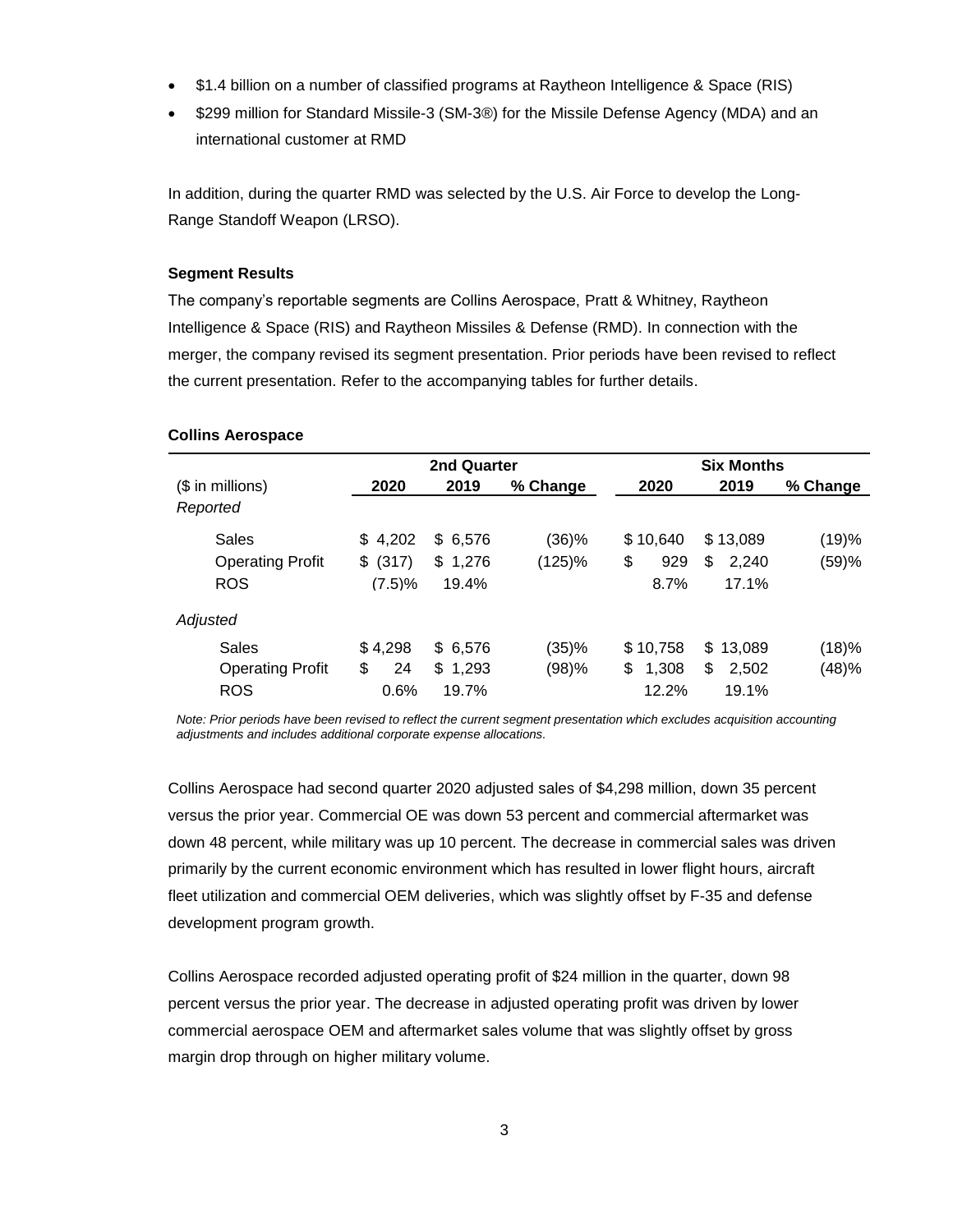#### **Pratt & Whitney**

|                   |                         |             | 2nd Quarter  |          |     | <b>Six Months</b> |    |       |          |  |  |  |  |  |
|-------------------|-------------------------|-------------|--------------|----------|-----|-------------------|----|-------|----------|--|--|--|--|--|
| $($$ in millions) |                         | 2020        | 2019         | % Change |     | 2020              |    | 2019  | % Change |  |  |  |  |  |
| Reported          |                         |             |              |          |     |                   |    |       |          |  |  |  |  |  |
| Sales             |                         | \$3,487     | 5,154<br>\$. | (32)%    | \$. | 8.840             | \$ | 9.972 | (11)%    |  |  |  |  |  |
|                   | <b>Operating Profit</b> | (457)<br>\$ | \$<br>449    | (202)%   | \$  | 18                | \$ | 927   | (98)%    |  |  |  |  |  |
| <b>ROS</b>        |                         | $(13.1)\%$  | 8.7%         |          |     | 0.2%              |    | 9.3%  |          |  |  |  |  |  |
| Adjusted          |                         |             |              |          |     |                   |    |       |          |  |  |  |  |  |
| <b>Sales</b>      |                         | \$3,607     | \$5,154      | (30)%    | \$  | 8.938             | \$ | 9.972 | $(10)\%$ |  |  |  |  |  |
|                   | <b>Operating Profit</b> | (151)<br>\$ | \$<br>452    | (133)%   | \$  | 364               | \$ | 944   | (61)%    |  |  |  |  |  |
| <b>ROS</b>        |                         | (4.2)%      | 8.8%         |          |     | 4.1%              |    | 9.5%  |          |  |  |  |  |  |

*Note: Prior periods have been revised to reflect the current segment presentation which excludes acquisition accounting adjustments and includes additional corporate expense allocations.*

Pratt & Whitney had second quarter 2020 adjusted sales of \$3,607 million, down 30 percent versus the prior year. Commercial OE was down 42 percent and commercial aftermarket was down 51 percent, while military was up 11 percent. The decrease in commercial sales was primarily due to a significant reduction in shop visits and related spare part sales and commercial engine deliveries principally driven by the current economic environment, which was slightly offset by F135 production volume and aftermarket growth on multiple fighter jet platforms.

Pratt & Whitney recorded an adjusted operating loss of \$151 million in the quarter, down 133 percent versus the prior year. The decrease in adjusted operating profit was primarily driven by lower commercial aftermarket sales volume and unfavorable mix.

| $($$ in millions)                              | 2nd Quarter<br>2020              | <b>Six Months</b><br>2020        |  |  |  |  |  |
|------------------------------------------------|----------------------------------|----------------------------------|--|--|--|--|--|
| Reported                                       |                                  |                                  |  |  |  |  |  |
| Sales<br><b>Operating Profit</b><br><b>ROS</b> | \$<br>3.314<br>\$<br>311<br>9.4% | \$<br>3,314<br>\$<br>311<br>9.4% |  |  |  |  |  |
| Adjusted                                       |                                  |                                  |  |  |  |  |  |
| Sales<br><b>Operating Profit</b><br>ROS        | \$3.314<br>\$<br>311<br>9.4%     | \$<br>3.314<br>\$<br>311<br>9.4% |  |  |  |  |  |

#### **Raytheon Intelligence & Space**

*Note: Q2 2020 reported and adjusted results include RIS since the merger date of April 3, 2020. Reported and adjusted numbers do not include RIS pre-merger stub period from March 30, 2020 to April 2, 2020 which had an estimated \$200M of sales and \$20M of operating profit.*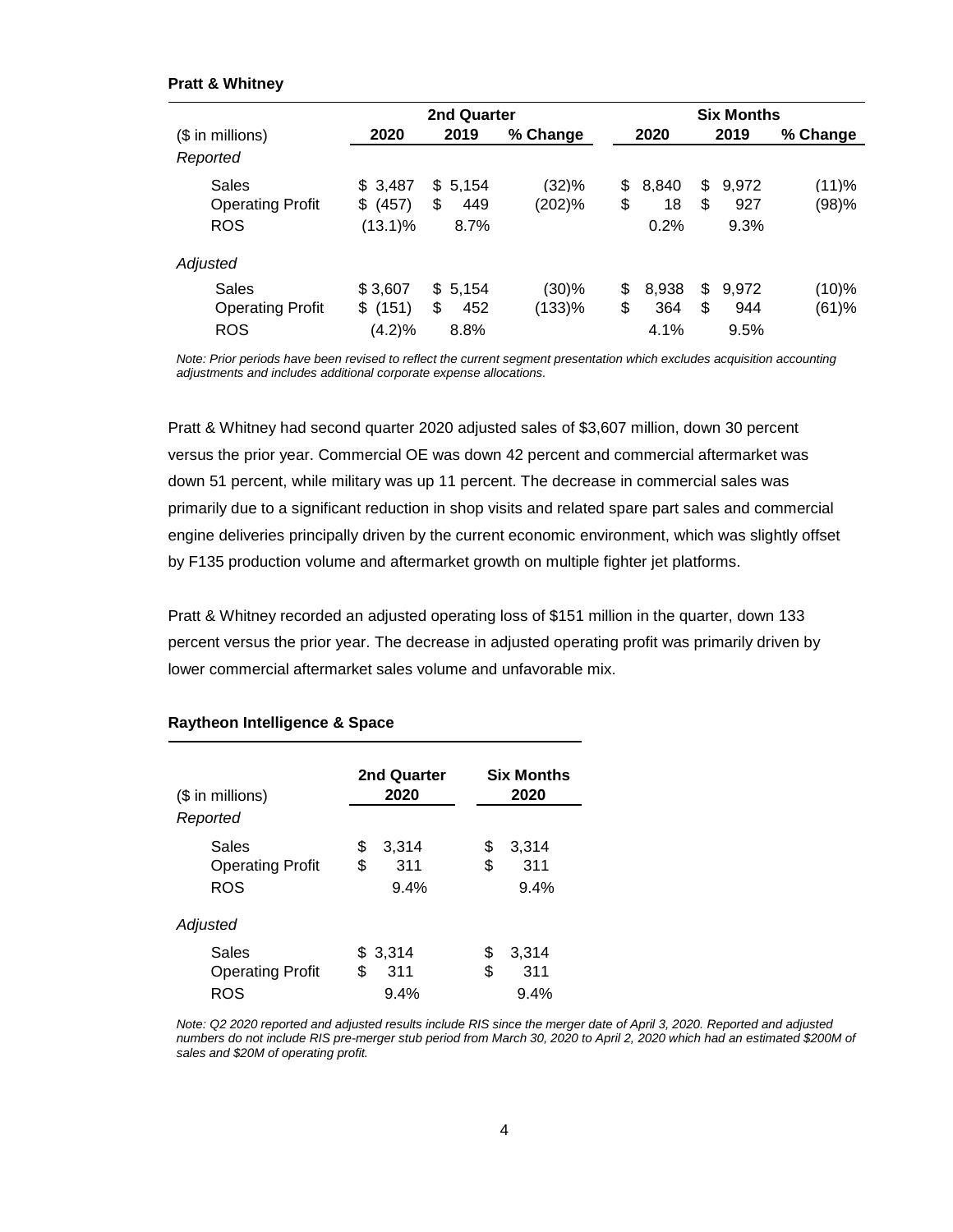RIS had second quarter adjusted sales of \$3,314 million and recorded \$311 million of adjusted operating profit in the quarter.

| $($$ in millions)<br>Reported                  | 2nd Quarter<br>2020               | <b>Six Months</b><br>2020         |
|------------------------------------------------|-----------------------------------|-----------------------------------|
| Sales<br><b>Operating Profit</b><br><b>ROS</b> | \$<br>3.590<br>\$<br>397<br>11.1% | \$<br>3,590<br>\$<br>397<br>11.1% |
| Adjusted                                       |                                   |                                   |
| Sales<br><b>Operating Profit</b><br>ROS        | \$ 3,590<br>\$<br>397<br>11.1%    | \$<br>3,590<br>397<br>\$<br>11.1% |

#### **Raytheon Missiles & Defense**

*Note: Q2 2020 reported and adjusted results include RMD since the merger date of April 3, 2020. Reported and adjusted numbers do not include RMD pre-merger stub period from March 30, 2020 to April 2, 2020 which had an estimated \$200M of sales and \$25M of operating profit.*

RMD had second quarter adjusted sales of \$3,590 million and recorded \$397 million of adjusted operating profit in the quarter.

#### **About Raytheon Technologies**

Raytheon Technologies Corporation is an aerospace and defense company that provides advanced systems and services for commercial, military and government customers worldwide. With 195,000 employees and four industry-leading businesses — Collins Aerospace Systems, Pratt & Whitney, Raytheon Intelligence & Space and Raytheon Missiles & Defense ― the company delivers solutions that push the boundaries in avionics, cybersecurity, directed energy, electric propulsion, hypersonics, and quantum physics. The company, formed in 2020 through the combination of Raytheon Company and the United Technologies Corporation aerospace businesses, is headquartered in Waltham, Massachusetts.

#### **Conference Call on the Second Quarter 2020 Financial Results**

Raytheon Technologies' financial results conference call will be held on Tuesday, July 28, 2020 at 8:30 a.m. ET. The dial-in number for the conference call will be (866) 219-7829 in the U.S. or (478) 205-0667 outside of the U.S. The passcode is 4609655. The conference call will also be audiocast on the Internet at [www.rtx.com/investors.](http://www.rtx.com/investors) Individuals may listen to the call and download charts that will be used during the call. These charts will be available for printing prior to the call.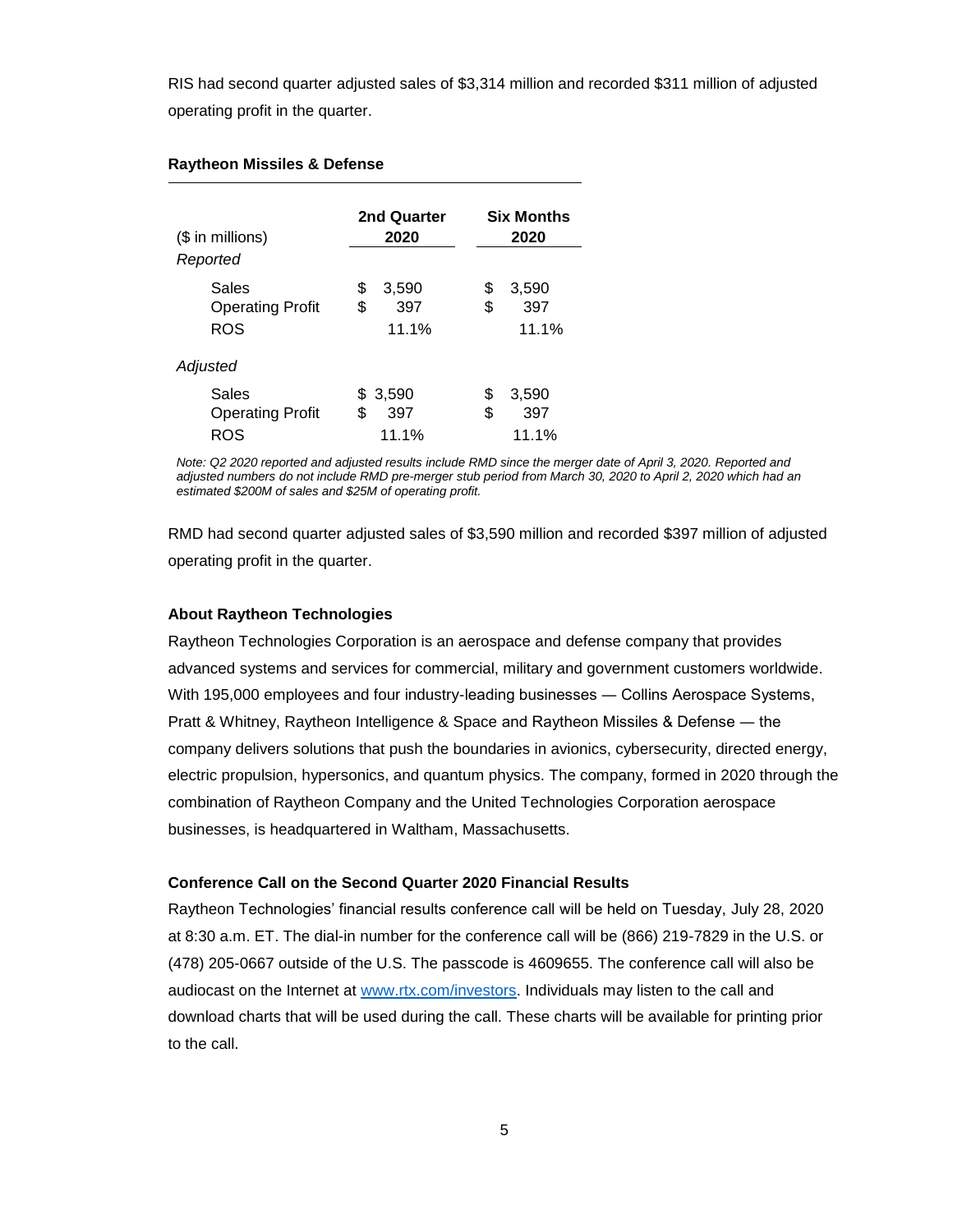#### **Use and Definitions of Non-GAAP Financial Measures**

Raytheon Technologies Corporation's ("RTC") reports its financial results in accordance with accounting principles generally accepted in the United States ("GAAP").

We supplement the reporting of our financial information determined under GAAP with certain non-GAAP financial information. The non-GAAP information presented provides investors with additional useful information, but should not be considered in isolation or as substitutes for the related GAAP measures. Moreover, other companies may define non-GAAP measures differently, which limits the usefulness of these measures for comparisons with such other companies. We encourage investors to review our financial statements and publicly-filed reports in their entirety and not to rely on any single financial measure.

Adjusted net sales, organic sales, adjusted operating profit (loss), adjusted net income, adjusted earnings per share ("EPS"), adjusted diluted weighted average shares outstanding, and the adjusted effective tax rate are non-GAAP financial measures. Adjusted net sales represents consolidated net sales from continuing operations (a GAAP measure), excluding significant items of a non-recurring and/or nonoperational nature (hereinafter referred to as "other significant items"). Organic sales represents consolidated net sales (a GAAP measure), excluding the impact of foreign currency translation, acquisitions and divestitures completed in the preceding twelve months and other significant items. Adjusted operating profit (loss) represents income from continuing operations (a GAAP measure), excluding restructuring costs, acquisition accounting adjustments and other significant items. Adjusted net income represents net income from continuing operations (a GAAP measure), excluding restructuring costs, acquisition accounting adjustments and other significant items. Adjusted EPS represents diluted earnings per share from continuing operations (a GAAP measure), excluding restructuring costs, acquisition accounting adjustments and other significant items. Adjusted diluted weighted average shares outstanding represents diluted weighted average shares outstanding (a GAAP measure), including stock awards which were anti-dilutive during the quarter and six months ended June 30, 2020 as a result of the net loss from operations. The adjusted effective tax rate represents the effective tax rate (a GAAP measure), excluding the tax effect of restructuring costs, acquisition accounting adjustments and other significant items. For the Business segments, when applicable, adjustments of net sales similarly reflect continuing operations excluding other significant items, and adjustments of operating profit and margins similarly reflect continuing operations, excluding restructuring, acquisition accounting adjustments and other significant items.

Free cash flow is a non-GAAP financial measure that represents cash flow from operations (a GAAP measure) less capital expenditures. Management believes free cash flow is a useful measure of liquidity and an additional basis for assessing RTC's ability to fund its activities,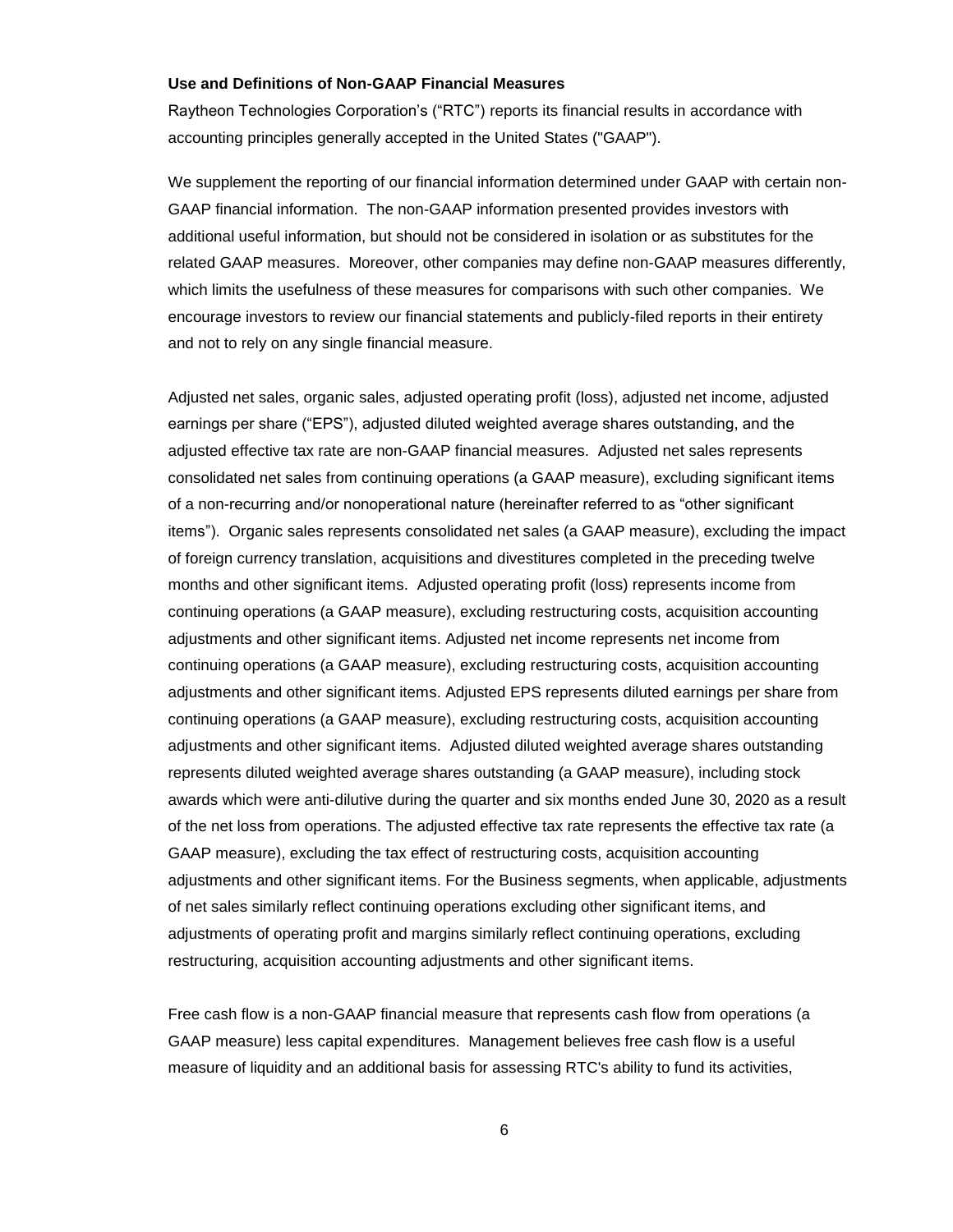including the financing of acquisitions, debt service, repurchases of RTC's common stock and distribution of earnings to shareowners.

A reconciliation of the non-GAAP measures to the corresponding amounts prepared in accordance with GAAP appears in the tables in this Appendix. The tables provide additional information as to the items and amounts that have been excluded from the adjusted measures.

When we provide our expectation for free cash flow on a forward-looking basis, a reconciliation of the differences between the non-GAAP expectations and the corresponding GAAP measures (expected cash flow from operations) generally is not available without unreasonable effort due to potentially high variability, complexity and low visibility as to the items that would be excluded from the GAAP measure in the relevant future period, such as unusual gains and losses, the ultimate outcome of pending litigation, fluctuations in foreign currency exchange rates, the impact and timing of potential acquisitions and divestitures, and other structural changes or their probable significance. The variability of the excluded items may have a significant, and potentially unpredictable, impact on our future GAAP results.

#### **Cautionary Statement Regarding Forward-Looking Statements**

This press release contains statements which, to the extent they are not statements of historical or present fact, constitute "forward-looking statements" under the securities laws. From time to time, oral or written forward-looking statements may also be included in other information released to the public. These forward-looking statements are intended to provide Raytheon Technologies Corporation's ("RTC") management's current expectations or plans for our future operating and financial performance, based on assumptions currently believed to be valid. Forward-looking statements can be identified by the use of words such as "believe," "expect," "expectations," "plans," "strategy," "prospects," "estimate," "project," "target," "anticipate," "will," "should," "see," "guidance," "outlook," "confident," "on track" and other words of similar meaning. Forward-looking statements may include, among other things, statements relating to future sales, earnings, cash flow, results of operations, uses of cash, share repurchases, tax rates, R&D spend, other measures of financial performance, potential future plans, strategies or transactions, credit ratings and net indebtedness, other anticipated benefits to RTC of United Technologies Corporation's ("UTC") Rockwell Collins acquisition, the merger between UTC and Raytheon Company ("Raytheon", and such merger, the "merger") or the spin-offs by UTC of Otis Worldwide Corporation and Carrier Global Corporation into separate independent companies (the "separation transactions"), including estimated synergies and customer cost savings resulting from the merger and the separation transactions and other statements that are not solely historical facts. All forward-looking statements involve risks, uncertainties and other factors that may cause actual results to differ materially from those expressed or implied in the forwardlooking statements. For those statements, we claim the protection of the safe harbor for forward-

7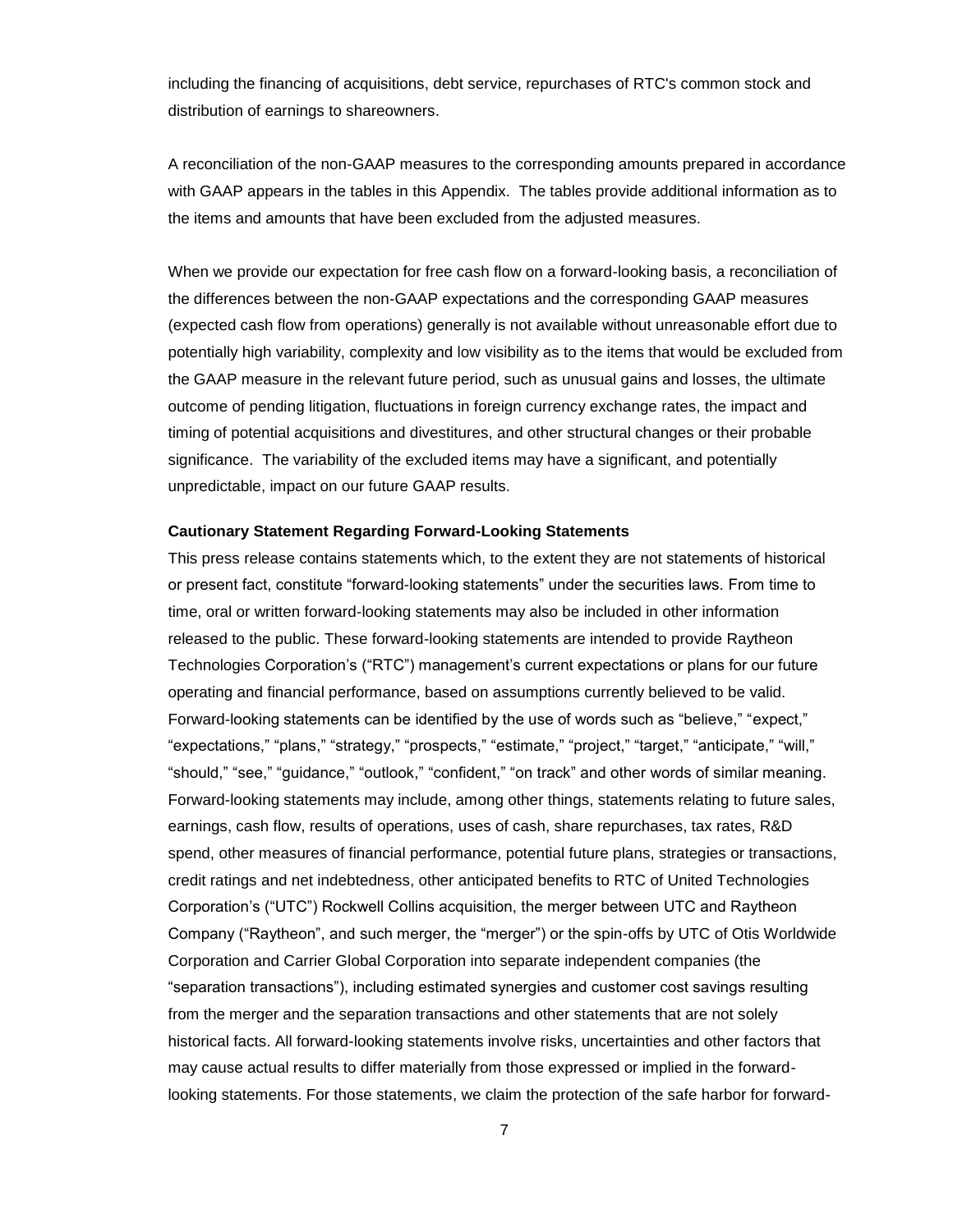looking statements contained in the U.S. Private Securities Litigation Reform Act of 1995. Such risks, uncertainties and other factors include, without limitation: (1) the effect of economic conditions in the industries and markets in which RTC operates in the U.S. and globally and any changes therein, including financial market conditions, fluctuations in commodity prices, interest rates and foreign currency exchange rates, levels of end market demand in construction and in both the commercial and defense segments of the aerospace industry, levels of air travel, financial condition of commercial airlines, and the impact of pandemic health issues (including COVID-19 and its effects, among other things, on global supply, demand and distribution capabilities as the COVID-19 outbreak continues and results in an increasingly prolonged period of disruption to air travel and commercial activities generally, and significant restrictions and limitations on businesses, particularly within the aerospace and commercial airlines industries) aviation safety concerns, weather conditions and natural disasters, the financial condition of our customers and suppliers, and the risks associated with U.S. government sales (including changes or shifts in defense spending due to budgetary constraints, spending cuts resulting from sequestration or the allocation of funds to governmental responses to COVID-19, a government shutdown, or otherwise, and uncertain funding of programs); (2) challenges in the development, production, delivery, support, performance and realization of the anticipated benefits (including our expected returns under customer contracts) of advanced technologies and new products and services; (3) the scope, nature, impact or timing of acquisition and divestiture activity, including among other things the integration of UTC's and Raytheon's businesses or the integration of RTC with other businesses and realization of synergies and opportunities for growth and innovation and incurrence of related costs and expenses; (4) RTC's levels of indebtedness, capital spending and research and development spending; (5) future availability of credit and factors that may affect such availability, including credit market conditions and our capital structure; (6) the timing and scope of future repurchases by RTC of its common stock, which have been suspended through the end of the calendar year and may continue to be suspended, or discontinued or delayed, at any time due to various factors, including market conditions and the level of other investing activities and uses of cash; (7) delays and disruption in delivery of materials and services from suppliers; (8) company and customer-directed cost reduction efforts and restructuring costs and savings and other consequences thereof (including the potential termination of U.S. government contracts and performance under undefinitized contract awards and the potential inability to recover termination costs); (9) new business and investment opportunities; (10) the ability to realize the intended benefits of organizational changes; (11) the anticipated benefits of diversification and balance of operations across product lines, regions and industries; (12) the outcome of legal proceedings, investigations and other contingencies; (13) pension plan assumptions and future contributions; (14) the impact of the negotiation of collective bargaining agreements and labor disputes; (15) the effect of changes in political conditions in the U.S. and other countries in which RTC and its businesses operate, including the effect of changes in U.S. trade policies or the U.K.'s withdrawal from the European Union, on general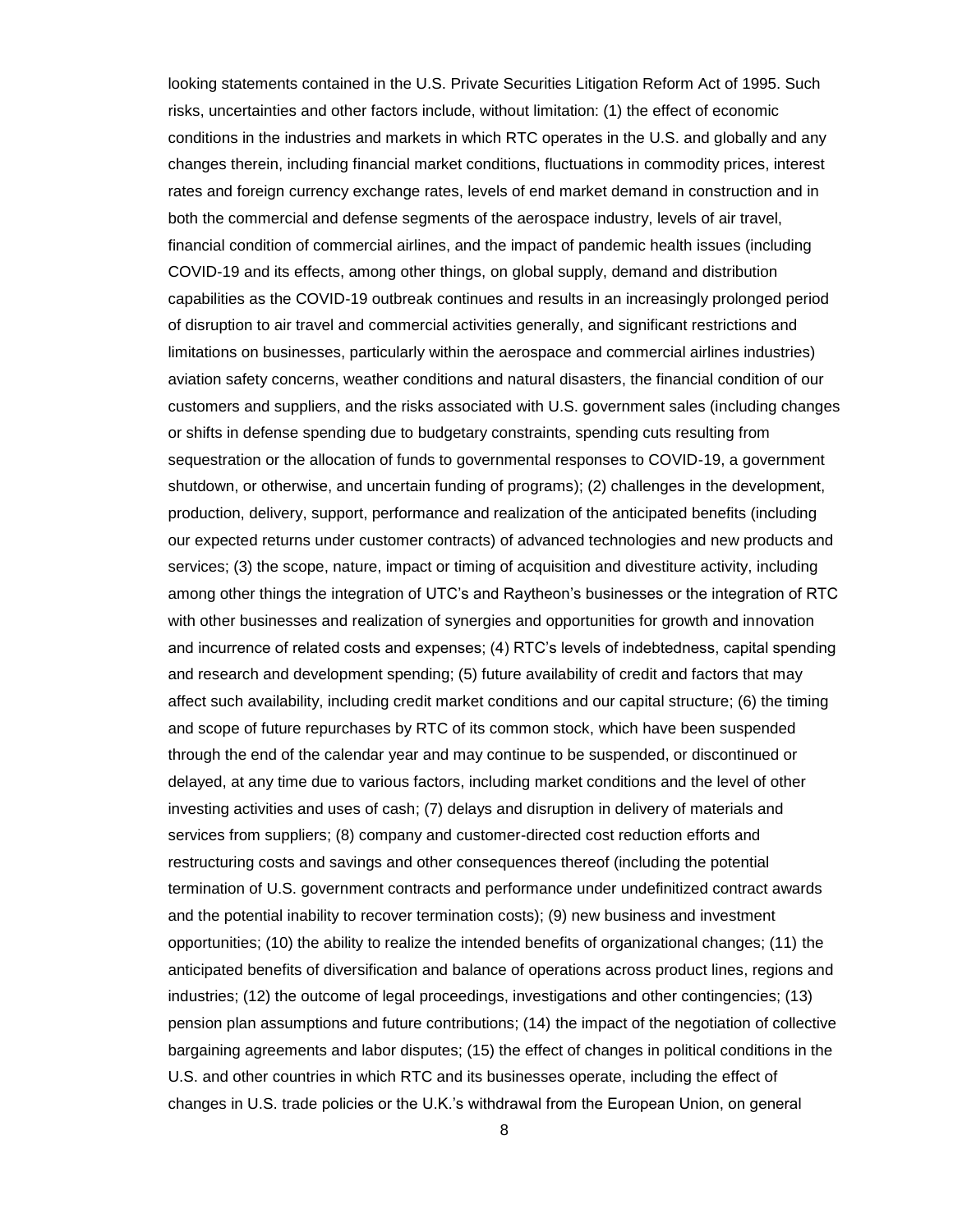market conditions, global trade policies and currency exchange rates in the near term and beyond; (16) the effect of changes in tax (including U.S. tax reform enacted on December 22, 2017, which is commonly referred to as the Tax Cuts and Jobs Act of 2017), environmental, regulatory and other laws and regulations (including, among other things, export and import requirements such as the International Traffic in Arms Regulations and the Export Administration Regulations, anti-bribery and anti-corruption requirements, including the Foreign Corrupt Practices Act, industrial cooperation agreement obligations, and procurement and other regulations) in the U.S. and other countries in which RTC and its businesses operate; (17) the possibility that the anticipated benefits from the combination of UTC's and Raytheon's businesses (including ongoing integration activities from historic UTC and Raytheon acquisitions prior to the merger) cannot be realized in full or at all or may take longer to realize than expected, or the possibility that costs or difficulties related to the integration of UTC's businesses with Raytheon's will be greater than expected or may not result in the achievement of estimated synergies within the contemplated time frame or at all; (18) the ability of RTC to retain and hire key personnel and the ability of our personnel to continue to operate our facilities and businesses around the world in light of, among other factors, the COVID-19 outbreak; (19) the expected benefits to RTC of the separation transactions; (20) the intended qualification of (i) the merger as a tax-free reorganization and (ii) the separation transactions as tax-free to UTC and former UTC shareowners, in each case, for U.S. federal income tax purposes; and (21) the risk that dissynergy costs incurred in connection with the separation transactions will exceed legacy UTC's or legacy Raytheon's estimates. For additional information on identifying factors that may cause actual results to vary materially from those stated in forward-looking statements, see the reports of RTC, UTC and Raytheon on Forms S-4, 10-K, 10-Q and 8-K filed with or furnished to the Securities and Exchange Commission from time to time. Any forward-looking statement speaks only as of the date on which it is made, and RTC assumes no obligation to update or revise such statement, whether as a result of new information, future events or otherwise, except as required by applicable law.

RTC-IR # # #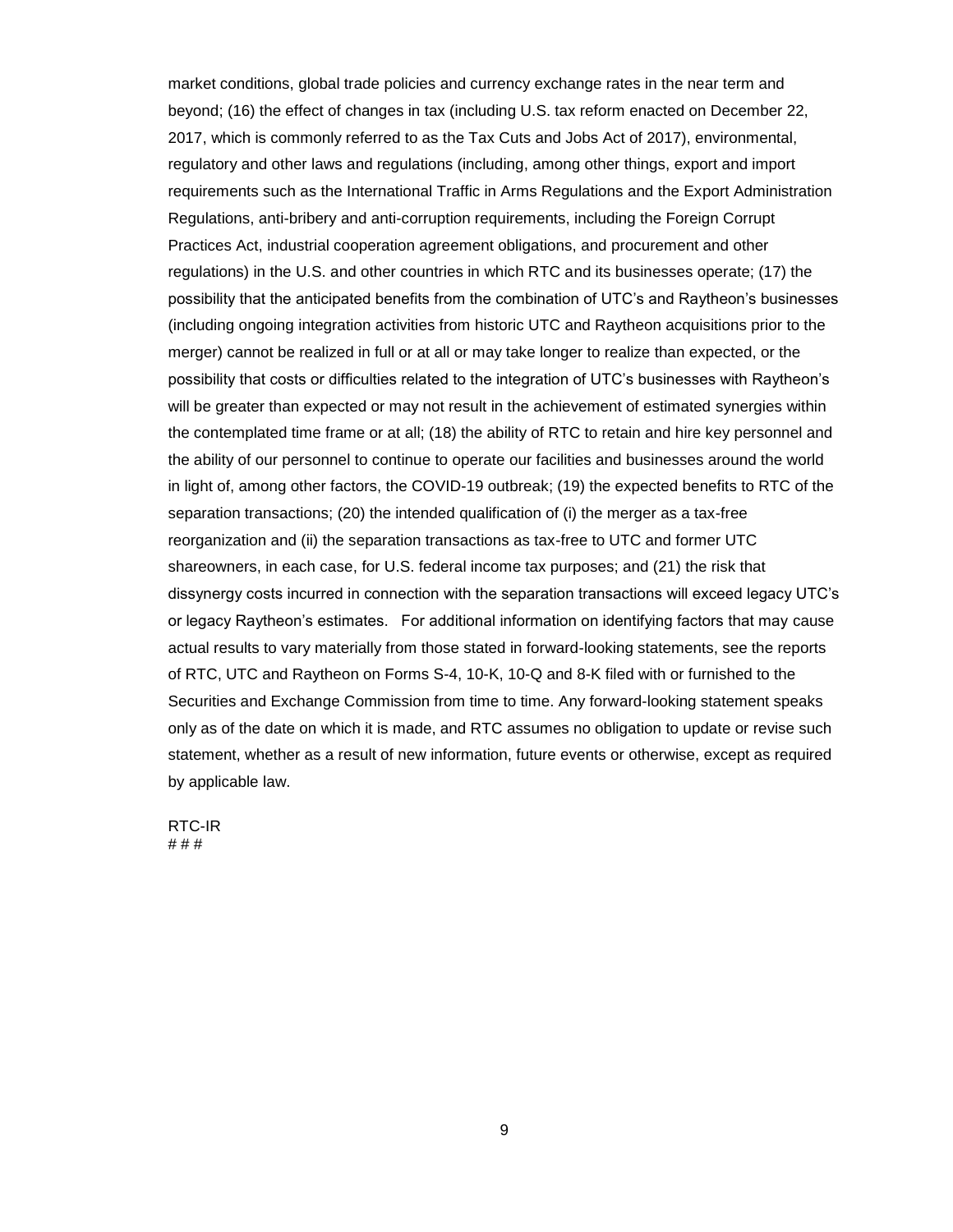## **Raytheon Technologies Corporation Condensed Consolidated Statement of Operations**

|                                                                                         |               | Quarter Ended June 30, |               |              | Six Months Ended June 30, |              |               |              |  |  |  |  |  |  |
|-----------------------------------------------------------------------------------------|---------------|------------------------|---------------|--------------|---------------------------|--------------|---------------|--------------|--|--|--|--|--|--|
|                                                                                         |               | (Unaudited)            |               |              |                           | (Unaudited)  |               |              |  |  |  |  |  |  |
| (dollars in millions, except per share amounts; shares in millions)                     |               | 2020                   |               | $2019^{(1)}$ |                           | $2020^{(1)}$ |               | $2019^{(1)}$ |  |  |  |  |  |  |
| Net Sales                                                                               | $\mathcal{S}$ | 14,061                 | $\sqrt{\ }$   | 11,329       | $\sqrt{\ }$               | 25,421       | $\mathcal{S}$ | 22,282       |  |  |  |  |  |  |
| Costs and Expenses:                                                                     |               |                        |               |              |                           |              |               |              |  |  |  |  |  |  |
| Cost of sales                                                                           |               | 12,214                 |               | 8,554        |                           | 20,786       |               | 16,973       |  |  |  |  |  |  |
| Research and development                                                                |               | 695                    |               | 605          |                           | 1,230        |               | 1,192        |  |  |  |  |  |  |
| Selling, general and administrative                                                     |               | 1,811                  |               | 902          |                           | 2,788        |               | 1,770        |  |  |  |  |  |  |
| <b>Total Costs and Expenses</b>                                                         |               | 14,720                 |               | 10,061       |                           | 24,804       |               | 19,935       |  |  |  |  |  |  |
| Goodwill impairment                                                                     |               | (3,183)                |               |              |                           | (3,183)      |               |              |  |  |  |  |  |  |
| Other (expense) income, net                                                             |               | 82                     |               | 118          |                           | 101          |               | 181          |  |  |  |  |  |  |
| Operating profit                                                                        |               | (3,760)                |               | 1,386        |                           | (2, 465)     |               | 2,528        |  |  |  |  |  |  |
| Non-service pension (benefit)                                                           |               | (237)                  |               | (200)        |                           | (405)        |               | (392)        |  |  |  |  |  |  |
| Interest expense, net                                                                   |               | 335                    |               | 352          |                           | 667          |               | 772          |  |  |  |  |  |  |
| Income (loss) from continuing operations before income taxes                            |               | (3,858)                |               | 1,234        |                           | (2,727)      |               | 2,148        |  |  |  |  |  |  |
| Income tax expense (benefit)                                                            |               | (38)                   |               | 6            |                           | 601          |               | 159          |  |  |  |  |  |  |
| Net income (loss) from continuing operations                                            |               | (3,820)                |               | 1,228        |                           | (3,328)      |               | 1,989        |  |  |  |  |  |  |
| Less: Noncontrolling interest in subsidiaries' earnings from<br>continuing operations   |               | 24                     |               | 45           |                           | 78           |               | 94           |  |  |  |  |  |  |
| Income (loss) from continuing operations attributable to<br>common shareowners          |               | (3, 844)               |               | 1,183        |                           | (3, 406)     |               | 1,895        |  |  |  |  |  |  |
| Discontinued operations:                                                                |               |                        |               |              |                           |              |               |              |  |  |  |  |  |  |
| Income (loss) from discontinued operations                                              |               | (56)                   |               | 1,206        |                           | (232)        |               | 2,114        |  |  |  |  |  |  |
| Income tax expense (benefit) from discontinued operations                               |               | (65)                   |               | 435          |                           | 237          |               | 679          |  |  |  |  |  |  |
| Income (loss) from discontinued operations                                              |               | 9                      |               | 771          |                           | (469)        |               | 1,435        |  |  |  |  |  |  |
| Less: Noncontrolling interest in subsidiaries' earnings from<br>discontinued operations |               |                        |               | 54           |                           | 43           |               | 84           |  |  |  |  |  |  |
| Income (loss) from discontinued operations attributable to<br>common shareowners        |               | 9                      |               | 717          |                           | (512)        |               | 1,351        |  |  |  |  |  |  |
| Net (loss) income attributable to common shareowners                                    | \$            | (3,835)                | $\mathcal{S}$ | 1,900        | \$                        | $(3,918)$ \$ |               | 3,246        |  |  |  |  |  |  |
| (Loss) Earnings Per Share attributable to common<br>shareowners - Basic:                |               |                        |               |              |                           |              |               |              |  |  |  |  |  |  |
| Income (loss) from continuing operations attributable to<br>common shareowners          | \$            | $(2.56)$ \$            |               | 1.38         | $\mathbb S$               | $(2.78)$ \$  |               | 2.22         |  |  |  |  |  |  |
| Income (loss) from discontinued operations                                              |               | 0.01                   |               | 0.84         |                           | (0.42)       |               | 1.58         |  |  |  |  |  |  |
| Net income (loss) attributable to common shareowners                                    | \$            | $(2.55)$ \$            |               | 2.22         | $\mathbb{S}$              | $(3.20)$ \$  |               | 3.80         |  |  |  |  |  |  |
| (Loss) Earnings Per Share attributable to common<br>shareowners - Diluted:              |               |                        |               |              |                           |              |               |              |  |  |  |  |  |  |
| Income (loss) from continuing operations attributable to<br>common shareowners          | \$            | $(2.56)$ \$            |               | 1.37         | \$                        | $(2.78)$ \$  |               | 2.20         |  |  |  |  |  |  |
| Income (loss) from discontinued operations                                              |               | 0.01                   |               | 0.83         |                           | (0.42)       |               | 1.56         |  |  |  |  |  |  |
| Net income (loss) attributable to common shareowners                                    | \$            | $(2.55)$ \$            |               | 2.20         | $\mathbb S$               | $(3.20)$ \$  |               | 3.76         |  |  |  |  |  |  |
|                                                                                         |               |                        |               |              |                           |              |               |              |  |  |  |  |  |  |
| Weighted Average Shares Outstanding:                                                    |               |                        |               |              |                           |              |               |              |  |  |  |  |  |  |
| Basic shares                                                                            |               | 1,501.3                |               | 854.4        |                           | 1,225.4      |               | 853.8        |  |  |  |  |  |  |
| Diluted shares                                                                          |               | 1,501.3                |               | 863.7        |                           | 1,225.4      |               | 862.3        |  |  |  |  |  |  |

(1) As a result of the Separation Transactions and the Distributions we have reclassified certain prior year amounts for the reclassification of the historical Otis and Carrier results to discontinued operations.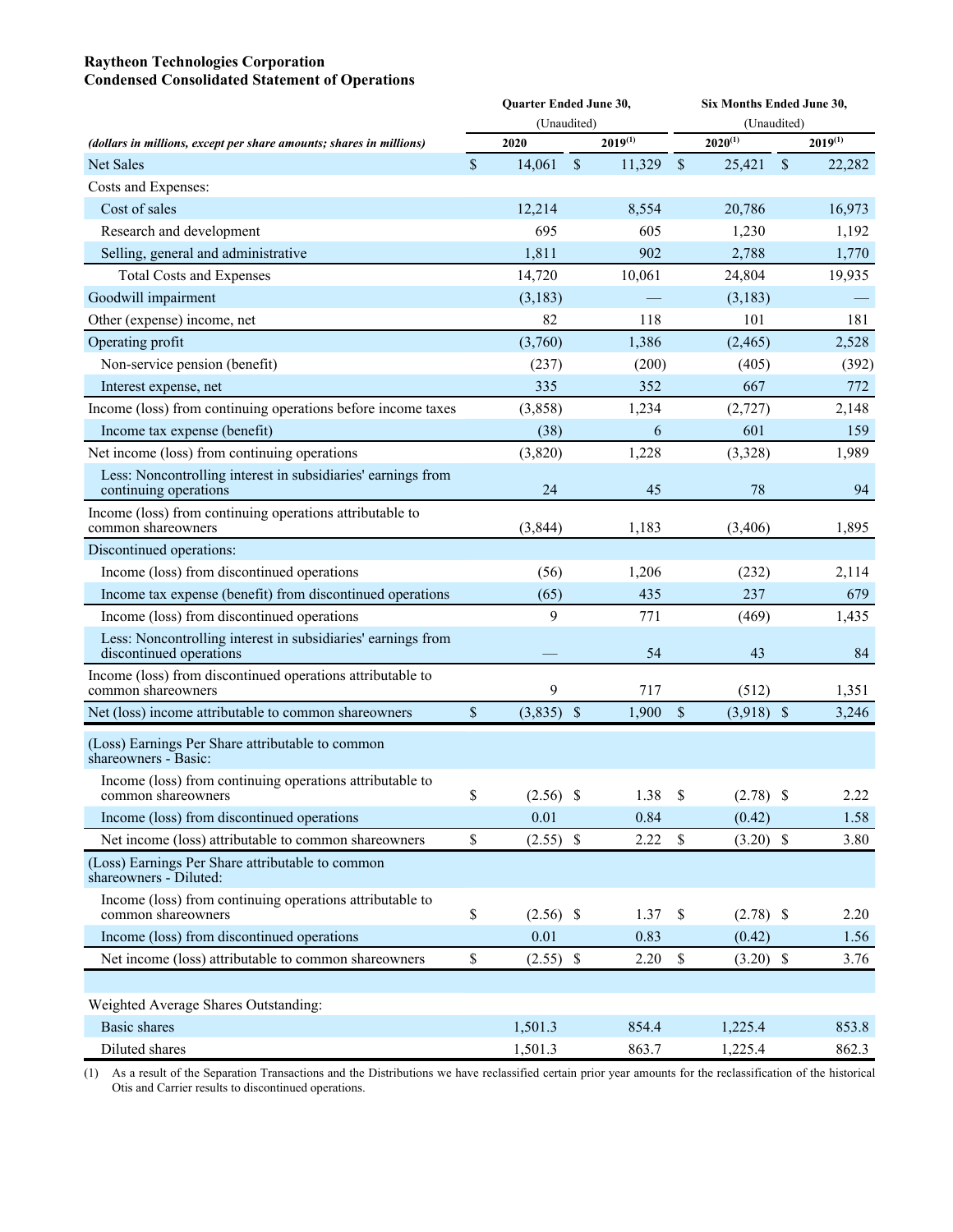### **Raytheon Technologies Corporation Segment Net Sales and Operating Profit**

|                                                   |                    | <b>Quarter Ended</b><br>(Unaudited) |                              |           | <b>Six Months Ended</b><br>(Unaudited) |    |          |    |                              |                      |           |
|---------------------------------------------------|--------------------|-------------------------------------|------------------------------|-----------|----------------------------------------|----|----------|----|------------------------------|----------------------|-----------|
|                                                   | June 30, 2020      |                                     | June 30, 2019 <sup>(1)</sup> |           | June 30, 2020 <sup>(1)</sup>           |    |          |    | June 30, 2019 <sup>(1)</sup> |                      |           |
| (dollars in millions)                             | <b>Reported</b>    | <b>Adjusted</b>                     | Reported                     | Adjusted  | Reported Adjusted                      |    |          |    | Reported Adjusted            |                      |           |
| <b>Net Sales</b>                                  |                    |                                     |                              |           |                                        |    |          |    |                              |                      |           |
| Collins Aerospace Systems                         | \$<br>4,202 \$     | 4,298                               | \$<br>6,576 \$               | 6,576     | \$10,640                               |    | \$10,758 |    | \$13,089 \$13,089            |                      |           |
| Pratt & Whitney                                   | 3,487              | 3,607                               | 5,154                        | 5,154     | 8,840                                  |    | 8,938    |    | 9,972                        |                      | 9,972     |
| Raytheon Intelligence & Space                     | 3,314              | 3,314                               |                              |           | 3,314                                  |    | 3,314    |    |                              |                      |           |
| Raytheon Missiles & Defense                       | 3,590              | 3,590                               |                              |           | 3,590                                  |    | 3,590    |    |                              |                      |           |
| Total segment                                     | 14,593             | 14,809                              | 11,730                       | 11,730    | 26,384                                 |    | 26,600   |    | 23,061                       |                      | 23,061    |
| Eliminations and other                            | (532)              | (532)                               | (401)                        | (401)     | (963)                                  |    | (963)    |    | (779)                        |                      | (779)     |
| Consolidated                                      | \$<br>14,061 \$    | 14,277                              | \$11,329 \$11,329            |           | \$25,421 \$25,637                      |    |          |    | \$22,282 \$22,282            |                      |           |
|                                                   |                    |                                     |                              |           |                                        |    |          |    |                              |                      |           |
| <b>Operating Profit</b>                           |                    |                                     |                              |           |                                        |    |          |    |                              |                      |           |
| <b>Collins Aerospace Systems</b>                  | \$<br>$(317)$ \$   | 24                                  | \$<br>$1,276$ \$             | 1,293     | \$<br>929                              | \$ | 1,308    | \$ | 2,240                        | $\sqrt{\frac{2}{5}}$ | 2,502     |
| Pratt & Whitney                                   | (457)              | (151)                               | 449                          | 452       | 18                                     |    | 364      |    | 927                          |                      | 944       |
| Raytheon Intelligence & Space                     | 311                | 311                                 |                              |           | 311                                    |    | 311      |    |                              |                      |           |
| Raytheon Missiles & Defense                       | 397                | 397                                 |                              |           | 397                                    |    | 397      |    |                              |                      |           |
| Total segment                                     | (66)               | 581                                 | 1,725                        | 1,745     | 1,655                                  |    | 2,380    |    | 3,167                        |                      | 3,446     |
| Eliminations and other                            | (28)               | (28)                                | (42)                         | (42)      | (53)                                   |    | (53)     |    | (69)                         |                      | (69)      |
| Corporate expenses and other<br>unallocated items | (277)              | (24)                                | (87)                         | (50)      | (407)                                  |    | (123)    |    | (133)                        |                      | (86)      |
| FAS/CAS operating adjustment                      | 356                | 356                                 |                              |           | 356                                    |    | 356      |    |                              |                      |           |
| Acquisition accounting<br>adjustments             | (3,745)            |                                     | (210)                        |           | (4,016)                                |    |          |    | (437)                        |                      |           |
| Consolidated                                      | \$<br>$(3,760)$ \$ | 885                                 | \$<br>1,386 \$               | 1,653     | $$$ $(2,465)$ \$                       |    | 2,560    | \$ | 2,528 \$                     |                      | 3,291     |
|                                                   |                    |                                     |                              |           |                                        |    |          |    |                              |                      |           |
| <b>Segment Operating Profit</b><br><b>Margin</b>  |                    |                                     |                              |           |                                        |    |          |    |                              |                      |           |
| Collins Aerospace Systems                         | $(7.5)\%$          | $0.6\%$                             | 19.4 %                       | 19.7 %    | 8.7 %                                  |    | 12.2 %   |    | 17.1%                        |                      | 19.1 %    |
| Pratt & Whitney                                   | $(13.1)\%$         | $(4.2)\%$                           | 8.7 %                        | 8.8 %     | $0.2 \%$                               |    | 4.1%     |    | 9.3 %                        |                      | $9.5 \%$  |
| Raytheon Intelligence & Space                     | 9.4%               | 9.4 %                               | NM                           | <b>NM</b> | 9.4 %                                  |    | 9.4 %    |    | <b>NM</b>                    |                      | NM        |
| Raytheon Missiles & Defense                       | 11.1%              | 11.1%                               | <b>NM</b>                    | <b>NM</b> | 11.1%                                  |    | 11.1%    |    | <b>NM</b>                    |                      | <b>NM</b> |
| <b>Total segment</b>                              | $(0.5)\%$          | 3.9 %                               | 14.7 %                       | 14.9 %    | 6.3 %                                  |    | 8.9%     |    | 13.7 %                       |                      | 14.9 %    |

(1) Legacy UTC segments have been recast for 2019 and first quarter 2020 as a result of the Separation Transactions, the Distributions and the Raytheon Merger. Refer to supplemental information in the tables on the following pages for additional information.

NM Not Meaningful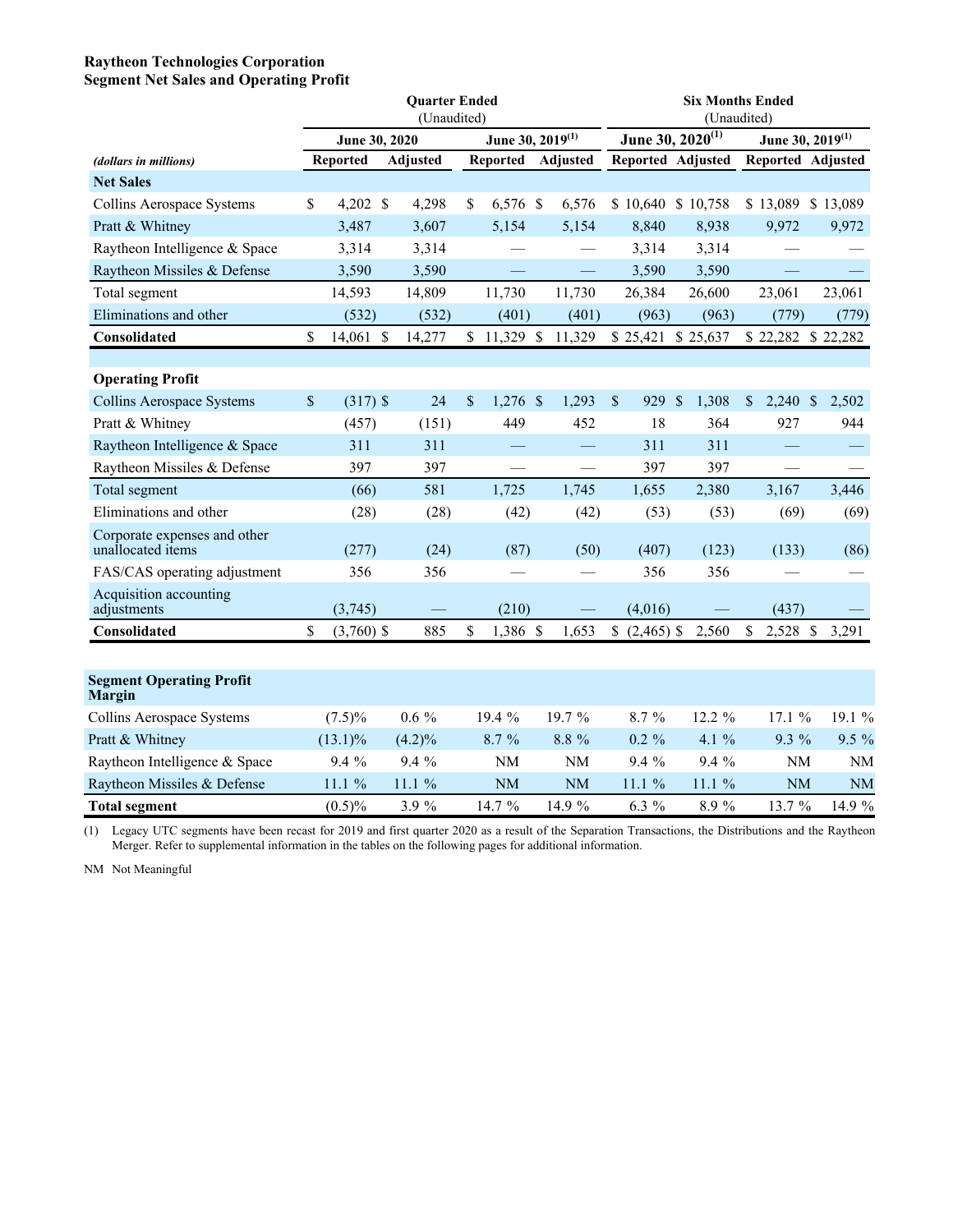### **Raytheon Technologies Corporation Condensed Consolidated Balance Sheet**

| (dollars in millions)                                                    |      | June 30, 2020<br>(Unaudited) | December 31, 2019<br>(Unaudited) |           |  |
|--------------------------------------------------------------------------|------|------------------------------|----------------------------------|-----------|--|
| <b>Assets</b>                                                            |      |                              |                                  |           |  |
| Cash and cash equivalents                                                | \$   | 6,975                        | $\mathcal{S}$                    | 4,937     |  |
| Accounts receivable, net <sup>(2)</sup>                                  |      | 9,496                        |                                  | 8,743     |  |
| Contract assets <sup>(2)</sup>                                           |      | 9,943                        |                                  | 4,462     |  |
| Inventory, net                                                           |      | 10,256                       |                                  | 9,047     |  |
| Assets related to discontinued operations <sup>(1)</sup>                 |      | 135                          |                                  | 31,823    |  |
| Other assets, current                                                    |      | 5,469                        |                                  | 2,565     |  |
| <b>Total Current Assets</b>                                              |      | 42,274                       |                                  | 61,577    |  |
| Customer financing assets                                                |      | 3,363                        |                                  | 3,463     |  |
| Future income tax benefits                                               |      | 732                          |                                  | 884       |  |
| Fixed assets, net                                                        |      | 14,805                       |                                  | 10,322    |  |
| Operating lease right-of-use assets                                      |      | 2,102                        |                                  | 1,252     |  |
| Goodwill                                                                 |      | 53,269                       |                                  | 36,609    |  |
| Intangible assets, net                                                   |      | 42,003                       |                                  | 24,473    |  |
| Other assets <sup>(2)</sup>                                              |      | 2,969                        |                                  | 1,035     |  |
| <b>Total Assets</b>                                                      | \$   | 161,517                      | $\boldsymbol{\mathsf{S}}$        | 139,615   |  |
|                                                                          |      |                              |                                  |           |  |
| Liabilities, Redeemable Noncontrolling Interests and Equity              |      |                              |                                  |           |  |
| Short-term borrowings                                                    | \$   | 243                          | \$                               | 2,293     |  |
| Accounts payable                                                         |      | 7,182                        |                                  | 7,816     |  |
| Accrued liabilities <sup>(2)</sup>                                       |      | 14,253                       |                                  | 9,770     |  |
| Contract liabilities <sup>(2)</sup>                                      |      | 11,997                       |                                  | 9,014     |  |
| Liabilities related to discontinued operations <sup>(1)</sup>            |      | 319                          |                                  | 14,443    |  |
| Long-term debt currently due                                             |      | 1,297                        |                                  | 3,258     |  |
| <b>Total Current Liabilities</b>                                         |      | 35,291                       |                                  | 46,594    |  |
| Long-term debt                                                           |      | 31,210                       |                                  | 37,701    |  |
| Operating lease liabilities, non-current                                 |      | 1,723                        |                                  | 1,093     |  |
| Future pension and postretirement benefit obligations                    |      | 14,972                       |                                  | 2,487     |  |
| Other long-term liabilities <sup>(2)</sup>                               |      | 9,394                        |                                  | 7,414     |  |
| <b>Total Liabilities</b>                                                 |      | 92,590                       |                                  | 95,289    |  |
| Redeemable noncontrolling interest                                       |      | 35                           |                                  | 95        |  |
| Shareowners' Equity:                                                     |      |                              |                                  |           |  |
| Common Stock                                                             |      | 36,679                       |                                  | 22,955    |  |
| <b>Treasury Stock</b>                                                    |      | (10, 398)                    |                                  | (32, 626) |  |
| Retained earnings                                                        |      | 49,744                       |                                  | 61,594    |  |
| Accumulated other comprehensive loss                                     |      | (8, 800)                     |                                  | (10, 149) |  |
| <b>Total Shareowners' Equity</b>                                         |      | 67,225                       |                                  | 41,774    |  |
| Noncontrolling interest                                                  |      | 1,667                        |                                  | 2,457     |  |
| <b>Total Equity</b>                                                      |      | 68,892                       |                                  | 44,231    |  |
| <b>Total Liabilities, Redeemable Noncontrolling Interests and Equity</b> | $\$$ | 161,517                      | $\mathbb{S}$                     | 139,615   |  |

As a result of the Separation Transactions, the Distributions and the Raytheon Merger, certain reclassifications have been made to the prior year amounts to conform to the current year presentation. These reclassifications include:

(1) the reclassification of the historical Otis and Carrier results to assets and liabilities related to discontinued operations

(2) the presentation of contract-related assets and liabilities as current based upon the duration of our operating cycle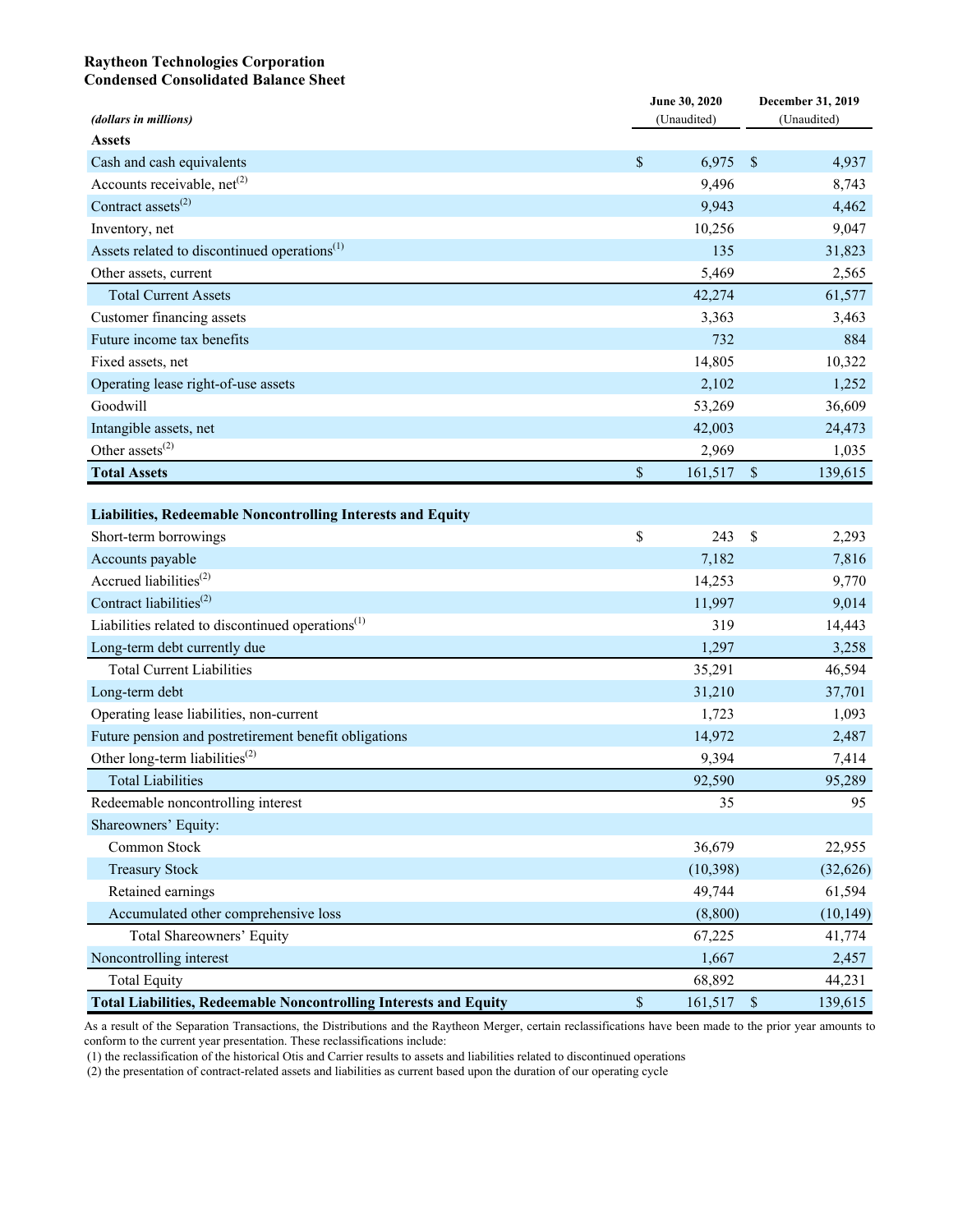### **Raytheon Technologies Corporation Condensed Consolidated Statement of Cash Flows**

|                                                                                                                              |               | Quarter Ended June 30,<br>(Unaudited) |              |                          | Six Months Ended June 30,<br>(Unaudited) |                  |    |                   |  |  |
|------------------------------------------------------------------------------------------------------------------------------|---------------|---------------------------------------|--------------|--------------------------|------------------------------------------|------------------|----|-------------------|--|--|
| (dollars in millions)                                                                                                        |               | 2020                                  | $2019^{(1)}$ |                          |                                          | 2020             |    | $2019^{(1)}$      |  |  |
| <b>Operating Activities:</b>                                                                                                 |               |                                       |              |                          |                                          |                  |    |                   |  |  |
| Net income (loss) from continuing operations                                                                                 | $\mathsf{\$}$ | $(3,820)$ \$                          |              | 1,228                    | $\mathbb{S}$                             | $(3,328)$ \$     |    | 1,989             |  |  |
| Adjustments to reconcile net income (loss) from continuing operations to net cash flows<br>provided by operating activities: |               |                                       |              |                          |                                          |                  |    |                   |  |  |
| Depreciation and amortization                                                                                                |               | 1,111                                 |              | 650                      |                                          | 1,839            |    | 1,330             |  |  |
| Deferred income tax provision                                                                                                |               | (274)                                 |              | 3                        |                                          | 118              |    | 10                |  |  |
| Stock compensation cost                                                                                                      |               | 72                                    |              | 69                       |                                          | 135              |    | 118               |  |  |
| Net periodic pension and other postretirement benefit                                                                        |               | (93)                                  |              | (125)                    |                                          | (223)            |    | (244)             |  |  |
| Goodwill impairment loss                                                                                                     |               | 3,183                                 |              | —                        |                                          | 3,183            |    | $\qquad \qquad -$ |  |  |
| Change in:                                                                                                                   |               |                                       |              |                          |                                          |                  |    |                   |  |  |
| Accounts receivable                                                                                                          |               | 773                                   |              | (146)                    |                                          | 1,163            |    | 736               |  |  |
| Contract assets                                                                                                              |               | 725                                   |              | (255)                    |                                          | 376              |    | (573)             |  |  |
| Inventory                                                                                                                    |               | (155)                                 |              | (317)                    |                                          | (550)            |    | (795)             |  |  |
| Other current assets                                                                                                         |               | 28                                    |              | 21                       |                                          | (180)            |    | (322)             |  |  |
| Accounts payable and accrued liabilities                                                                                     |               | (2,007)                               |              | 109                      |                                          | (1, 395)         |    | (218)             |  |  |
| Contract liabilities                                                                                                         |               | 302                                   |              | 413                      |                                          | 201              |    | 633               |  |  |
| Global pension contributions                                                                                                 |               | (34)                                  |              | (33)                     |                                          | (42)             |    | (37)              |  |  |
| Canadian government settlement                                                                                               |               |                                       |              |                          |                                          |                  |    | (38)              |  |  |
| Other operating activities, net                                                                                              |               | 399                                   |              | (121)                    |                                          | 45               |    | 180               |  |  |
| Net cash flows provided by operating activities from continuing operations                                                   |               | 210                                   |              | 1,496                    |                                          | 1,342            |    | 2,769             |  |  |
| <b>Investing Activities:</b>                                                                                                 |               |                                       |              |                          |                                          |                  |    |                   |  |  |
| Capital expenditures                                                                                                         |               | (458)                                 |              | (384)                    |                                          | (783)            |    | (678)             |  |  |
| Dispositions of businesses                                                                                                   |               | 234                                   |              | $\overline{\phantom{0}}$ |                                          | 234              |    | 133               |  |  |
| Cash acquired in Raytheon Merger                                                                                             |               | 3,208                                 |              |                          |                                          | 3,208            |    |                   |  |  |
| Increase in customer financing assets, net                                                                                   |               | (41)                                  |              | (159)                    |                                          | (129)            |    | (332)             |  |  |
| Increase in collaboration intangible assets                                                                                  |               | (28)                                  |              | (82)                     |                                          | (106)            |    | (169)             |  |  |
| Receipts (payments) from settlements of derivative contracts                                                                 |               | 238                                   |              | (31)                     |                                          | (286)            |    | 61                |  |  |
| Other investing activities, net                                                                                              |               | (57)                                  |              | (58)                     |                                          | (82)             |    | (118)             |  |  |
| Net cash flows provided by (used in) investing activities from continuing operations                                         |               | 3,096                                 |              | (714)                    |                                          | 2,056            |    | (1, 103)          |  |  |
| <b>Financing Activities:</b>                                                                                                 |               |                                       |              |                          |                                          |                  |    |                   |  |  |
| Issuance of long-term debt                                                                                                   |               | 1,984                                 |              | 3                        |                                          | 1,984            |    | $\overline{2}$    |  |  |
| Dividend from discontinued operations                                                                                        |               |                                       |              |                          |                                          | 17,207           |    |                   |  |  |
| Repayment of long-term debt                                                                                                  |               | (1,228)                               |              | (9)                      |                                          | (15,038)         |    | (13)              |  |  |
| Decrease in short-term borrowings, net<br>Proceeds from Common Stock issued under employee stock plans                       |               | (1, 382)<br>$\overline{4}$            |              | (18)<br>6                |                                          | (2,045)<br>10    |    | (388)<br>11       |  |  |
|                                                                                                                              |               |                                       |              | (610)                    |                                          |                  |    |                   |  |  |
| Dividends paid on Common Stock<br>Repurchase of Common Stock                                                                 |               | (724)                                 |              | (40)                     |                                          | (1, 338)<br>(47) |    | (1,219)<br>(69)   |  |  |
| Net transfers (to) from discontinued operations                                                                              |               | (950)                                 |              | 168                      |                                          | (1,966)          |    | 682               |  |  |
| Other financing activities, net                                                                                              |               | (76)                                  |              | (11)                     |                                          | (99)             |    | (73)              |  |  |
| Net cash flows used in financing activities from continuing operations                                                       |               | (2,372)                               |              | (511)                    |                                          | (1, 332)         |    | (1,067)           |  |  |
| <b>Discontinued Operations:</b>                                                                                              |               |                                       |              |                          |                                          |                  |    |                   |  |  |
| Net cash (used in) provided by operating activities                                                                          |               | (189)                                 |              | 614                      |                                          | (661)            |    | 841               |  |  |
| Net cash used in investing activities                                                                                        |               |                                       |              | (109)                    |                                          | (241)            |    | (114)             |  |  |
| Net cash used in financing activities                                                                                        |               | (1, 803)                              |              | (178)                    |                                          | (1,481)          |    | (698)             |  |  |
| Net cash flows (used in) provided by discontinued operations                                                                 |               | (1,992)                               |              | 327                      |                                          | (2,383)          |    | 29                |  |  |
| Effect of foreign exchange rate changes on cash and cash equivalents                                                         |               | 9                                     |              |                          |                                          | (10)             |    | 4                 |  |  |
| Effect of foreign exchange rate changes on cash and cash equivalents from discontinued                                       |               |                                       |              |                          |                                          |                  |    |                   |  |  |
| operations                                                                                                                   |               |                                       |              | (25)                     |                                          | (76)             |    | 11                |  |  |
| Net (decrease) increase in cash, cash equivalents and restricted cash                                                        |               | (1,049)                               |              | 573                      |                                          | (403)            |    | 643               |  |  |
| Cash, cash equivalents and restricted cash, beginning of period                                                              |               | 6,073                                 |              | 4,057                    |                                          | 4,961            |    | 3,731             |  |  |
| Cash, cash equivalents and restricted cash within assets related to discontinued                                             |               | 1,993                                 |              | 2,225                    |                                          | 2,459            |    | 2,481             |  |  |
| operations, beginning of period<br>Cash, cash equivalents and restricted cash, end of period                                 |               | 7,017                                 |              | 6,855                    |                                          | 7,017            |    | 6,855             |  |  |
| Less: Restricted cash                                                                                                        |               | 42                                    |              | 18                       |                                          | 42               |    | 18                |  |  |
| Less: Cash, cash equivalents and restricted cash for discontinued operations                                                 |               |                                       |              | 2,521                    |                                          |                  |    | 2,521             |  |  |
| Cash and cash equivalents, end of period                                                                                     | \$            | 6,975                                 | \$           | 4,316                    | $\mathbb{S}$                             | 6,975            | \$ | 4,316             |  |  |

(1) As a result of the Separation Transactions, the Distributions and the Raytheon Merger, certain reclassifications have been made to the prior year amounts to conform to the current year presentation. These reclassifications include the reclassification of the historical Otis and Carrier results to discontinued operations and the reclassification of lease amortization within our presentation of cash flows.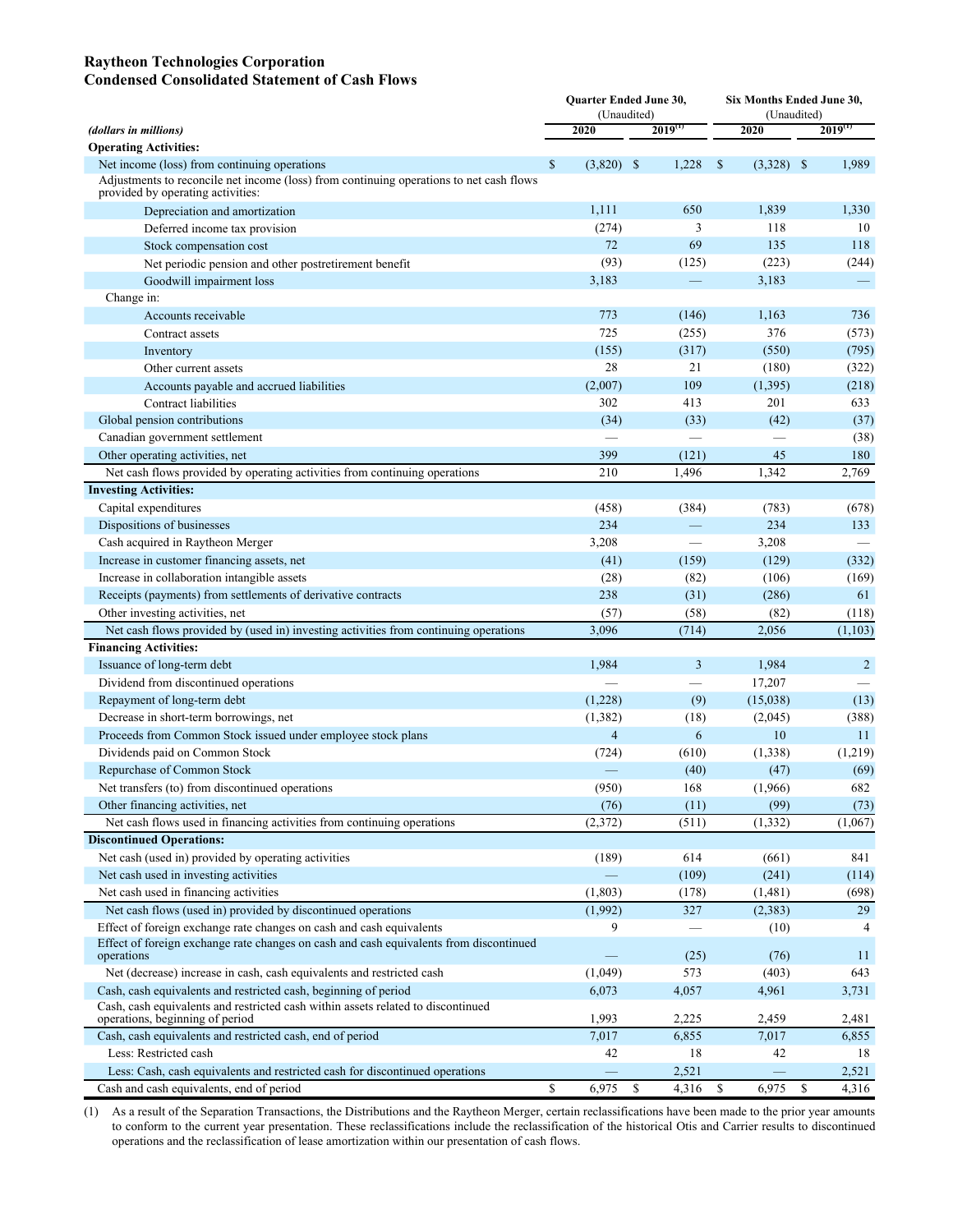#### **Raytheon Technologies Corporation**

### **Reconciliation of Reported (GAAP) to Adjusted (Non-GAAP) Results Adjusted Sales, Adjusted Operating Profit & Operating Profit Margin**

|                                                                                            | <b>Ouarter Ended June 30,</b> | (Unaudited) |        |                         | Six Months Ended June 30,<br>(Unaudited) |                         |         |
|--------------------------------------------------------------------------------------------|-------------------------------|-------------|--------|-------------------------|------------------------------------------|-------------------------|---------|
| (dollars in millions - Income (Expense))                                                   | 2020                          |             | 2019   |                         | 2020                                     |                         | 2019    |
| <b>Collins Aerospace Systems</b>                                                           |                               |             |        |                         |                                          |                         |         |
| Net sales                                                                                  | \$<br>4,202                   | \$          | 6,576  | \$                      | 10,640                                   | \$                      | 13,089  |
| Significant unfavorable contract adjustments $^{(1)}$                                      | (96)                          |             |        |                         | (118)                                    |                         |         |
| Adjusted net sales                                                                         | \$<br>4,298                   | \$          | 6,576  | \$                      | 10,758                                   | \$                      | 13,089  |
| Operating profit (loss)                                                                    | \$<br>(317)                   | \$          | 1,276  | \$                      | 929                                      | \$                      | 2,240   |
| Restructuring                                                                              | (151)                         |             | (17)   |                         | (157)                                    |                         | (56)    |
| Significant unfavorable contract adjustments $^{(1)}$                                      | (122)                         |             |        |                         | (144)                                    |                         |         |
| Bad debt expense driven by customer bankruptcies and collectability<br>risk <sup>(1)</sup> | (89)                          |             |        |                         | (99)                                     |                         |         |
| Foreign government wage subsidies <sup>(1)</sup>                                           | 24                            |             |        |                         | 24                                       |                         |         |
| Fixed asset impairment $(1)$                                                               | (3)                           |             |        |                         | (3)                                      |                         |         |
| Loss on sale of business                                                                   |                               |             |        |                         |                                          |                         | (25)    |
| Amortization of Rockwell Collins inventory fair value adjustment                           |                               |             |        |                         |                                          |                         | (181)   |
| Adjusted operating profit                                                                  | \$<br>24                      | \$          | 1,293  | \$                      | 1,308                                    | \$                      | 2,502   |
| Adjusted operating profit margin                                                           | $0.6\%$                       |             | 19.7 % |                         | $12.2\%$                                 |                         | 19.1%   |
| Pratt & Whitney                                                                            |                               |             |        |                         |                                          |                         |         |
| Net sales                                                                                  | \$<br>3,487                   | \$          | 5,154  | \$                      | 8,840                                    | \$                      | 9,972   |
| Favorable impact of a contract termination                                                 |                               |             |        |                         | 22                                       |                         |         |
| Significant unfavorable contract adjustments $^{(1)}$                                      | (120)                         |             |        |                         | (120)                                    |                         |         |
| Adjusted net sales                                                                         | \$<br>3,607                   | \$          | 5,154  | \$                      | 8,938                                    | \$                      | 9,972   |
| Operating profit (loss)                                                                    | \$<br>(457)                   | \$          | 449    | \$                      | 18                                       | \$                      | 927     |
| Restructuring                                                                              | (107)                         |             | (3)    |                         | (107)                                    |                         | (17)    |
| Bad debt expense driven by customer bankruptcies and collectability<br>risk <sup>(1)</sup> | (148)                         |             |        |                         | (210)                                    |                         |         |
| Significant unfavorable contract adjustments $^{(1)}$                                      | (110)                         |             |        |                         | (110)                                    |                         |         |
| Foreign government wage subsidies <sup>(1)</sup>                                           | 59                            |             |        |                         | 59                                       |                         |         |
| Favorable impact of a contract termination<br>Adjusted operating profit                    | \$<br>(151)                   | \$          | 452    | \$                      | 22<br>$\overline{364}$                   | \$                      | 944     |
| Adjusted operating profit margin                                                           | $(4.2)\%$                     |             | 8.8 %  |                         | 4.1%                                     |                         | $9.5\%$ |
| Raytheon Intelligence & Space                                                              |                               |             |        |                         |                                          |                         |         |
| Net sales                                                                                  | \$<br>3,314                   | \$          |        | \$                      | 3,314                                    | \$                      |         |
|                                                                                            | \$                            |             |        | \$                      |                                          | $\$$                    |         |
| Operating profit<br>Operating profit margin                                                | 311<br>$9.4\%$                | \$          | $-$ %  |                         | 311<br>$9.4\%$                           |                         | $-$ %   |
| <b>Raytheon Missiles &amp; Defense</b>                                                     |                               |             |        |                         |                                          |                         |         |
| Net sales                                                                                  | \$<br>3,590                   | \$          |        | \$                      | 3,590                                    | \$                      |         |
| Operating profit                                                                           | \$<br>397                     | \$          |        | $\overline{\mathbb{S}}$ | 397                                      | $\overline{\mathbb{S}}$ |         |
|                                                                                            |                               |             |        |                         |                                          |                         |         |
| Operating profit margin                                                                    | 11.1 %                        |             | $ \%$  |                         | 11.1%                                    |                         | $-$ %   |
| <b>Corporate, Eliminations and other items</b>                                             |                               |             |        |                         |                                          |                         |         |
| Net sales                                                                                  | \$<br>(532)                   | \$          | (401)  | \$                      | (963)                                    | $\$$                    | (779)   |
| Operating profit                                                                           | \$<br>(305)                   | \$          | (129)  | $\$$                    | (460)                                    | $\mathbb{S}$            | (202)   |
| Restructuring                                                                              | (169)                         |             | (1)    |                         | (171)                                    |                         | (2)     |
| Transaction and integration costs related to acquisition of Rockwell<br>Collins, Inc.      |                               |             | (10)   |                         |                                          |                         | (19)    |
| Costs associated with the separation of the commercial businesses                          | (14)                          |             |        |                         | (14)                                     |                         |         |
| Transaction expenses associated with the Raytheon Merger                                   | (70)                          |             | (26)   |                         | (99)                                     |                         | (26)    |
| Adjusted operating profit                                                                  | \$<br>(52)                    | \$          | (92)   | $\mathbb{S}$            | (176)                                    | $\mathbb{S}$            | (155)   |
| <b>Acquisition Accounting Adjustments</b> <sup>(2)</sup>                                   |                               |             |        |                         |                                          |                         |         |
| <b>Operating Profit</b>                                                                    | \$<br>(3,745)                 | \$          | (210)  | \$                      | (4,016)                                  | \$                      | (437)   |
| Intangible impairment <sup>(1)</sup>                                                       | (17)                          |             |        |                         | (57)                                     |                         |         |
| Goodwill impairment <sup>(1)</sup>                                                         | (3, 183)                      |             |        |                         | (3, 183)                                 |                         |         |
|                                                                                            |                               |             |        |                         |                                          |                         |         |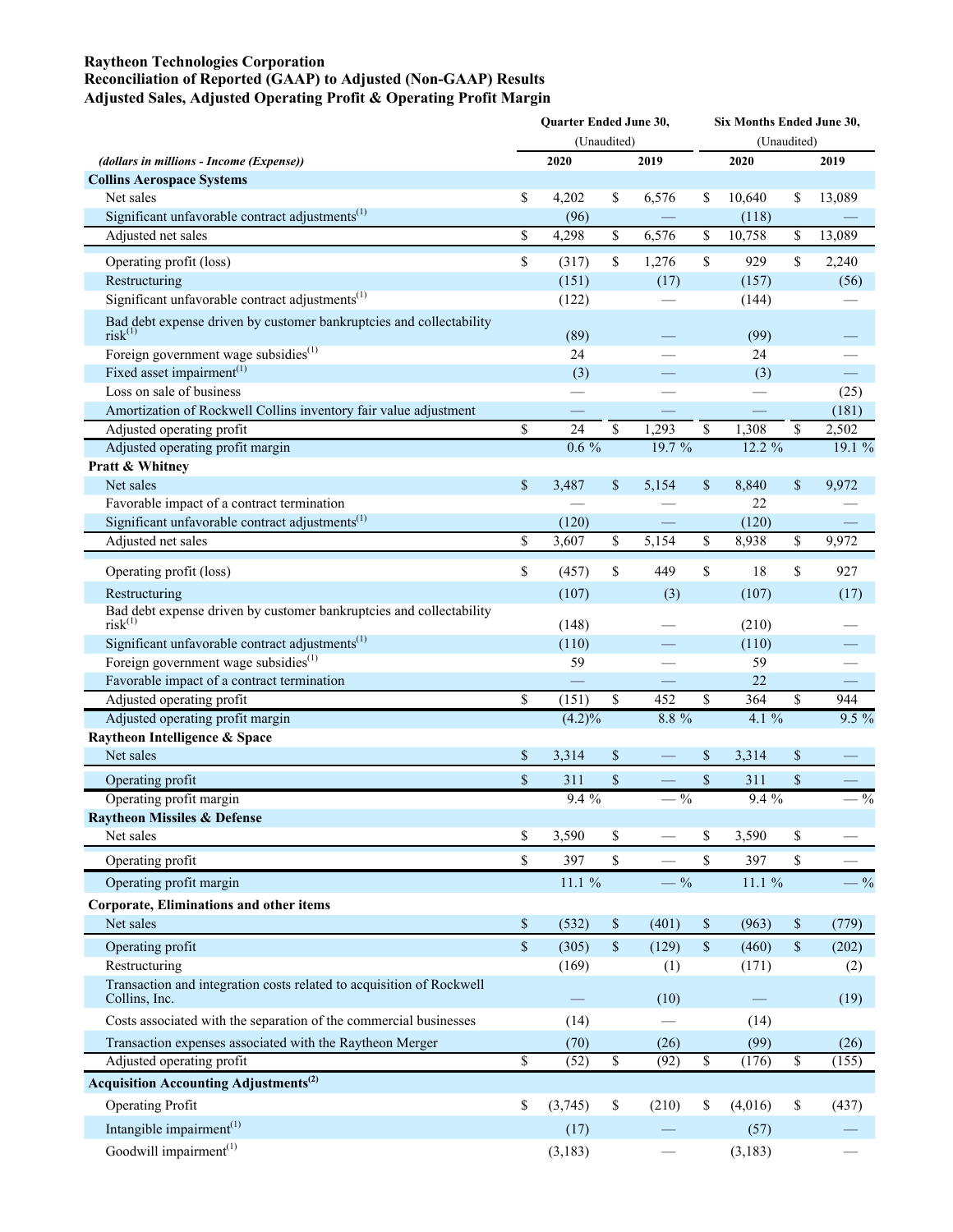| Acquisition accounting adjustments                                                              | (545)         | (210)        |    | (776)    |    | (437)  |
|-------------------------------------------------------------------------------------------------|---------------|--------------|----|----------|----|--------|
| Adjusted operating profit                                                                       |               |              |    |          |    |        |
| <b>RTC Consolidated</b>                                                                         |               |              |    |          |    |        |
| Net sales                                                                                       | \$<br>14.061  | \$<br>11,329 | \$ | 25.421   | \$ | 22.282 |
| Significant unfavorable contract adjustments                                                    | (216)         |              |    | (216)    |    |        |
| Adjusted net sales                                                                              | 14,277        | \$<br>11,329 | \$ | 25,637   |    | 22,282 |
| Operating profit                                                                                | \$<br>(3,760) | \$<br>1,386  | S  | (2, 465) | S  | 2,528  |
| Restructuring                                                                                   | (427)         | (21)         |    | (435)    |    | (75)   |
| Acquisition accounting adjustments                                                              | (545)         | (210)        |    | (776)    |    | (437)  |
| Total significant non-recurring and non-operational items included in<br>Operating Profit above | (3,673)       | (36)         |    | (3,814)  |    | (251)  |
| Consolidated adjusted operating profit                                                          | 885           | \$<br>1.653  |    | 2,560    |    | 3,291  |

(1) For the three and six months ended June 30, 2020, included in other significant items in the table above is a net pre-tax charge of \$3.6 billion related to the impact of the COVID-19 pandemic. This amount includes a \$3.2 billion impairment of goodwill, \$0.2 billion of charges related to customer bankruptcies and increased collectability risk, and \$0.2 billion of charges related to significant unfavorable contract adjustments. Management has determined these items are directly attributable to the COVID-19 pandemic, incremental to similar costs incurred for reasons other than the pandemic, not expected to recur once the impact of the pandemic has subsided, and therefore not indicative of the Company's ongoing operational performance.

(2) In conjunction with the Raytheon Merger, we have revised our definition of Adjusted operating profit, Adjusted net income, and Adjusted EPS to exclude the impact of Acquisition accounting adjustments along with restructuring costs and other significant items. Acquisition accounting adjustments include the amortization expense and impairment charges related to acquired intangible assets related to historical acquisitions, the amortization of the property, plant and equipment fair value adjustment acquired through historical acquisitions, and the amortization of customer contractual obligations related to loss making or below market contracts acquired. Management believes the revision to these non-GAAP measures is useful in providing period-to-period comparisons of the results of the Company's ongoing operational performance. All periods presented reflect the impact of this change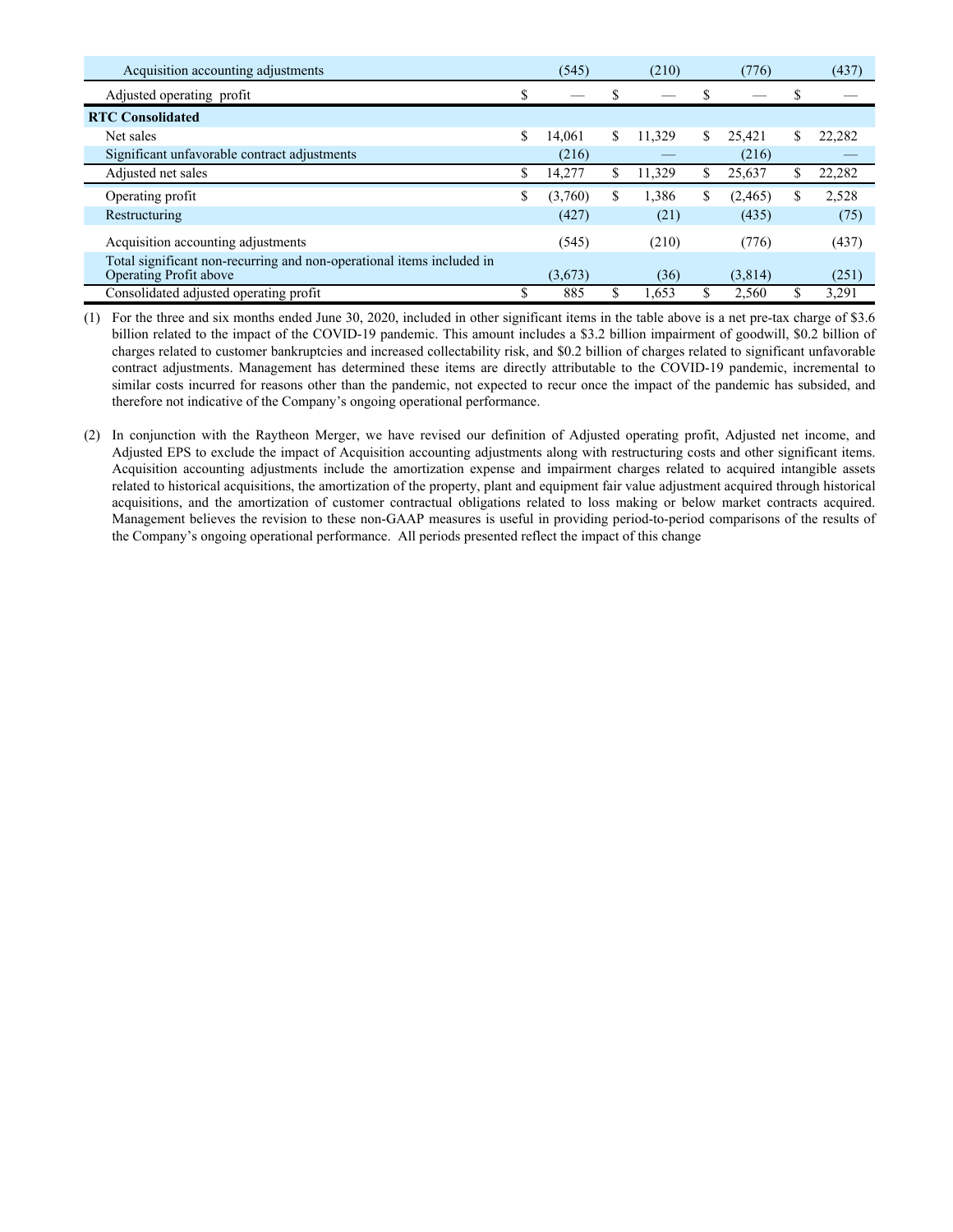#### **Raytheon Technologies Corporation**

# **Reconciliation of Reported (GAAP) to Adjusted (Non-GAAP) Results**

**Adjusted Income (Loss) from Continuing Operations, Earnings Per Share, Weighted Average Diluted Shares Outstanding and Effective Tax Rate**

|                                                                                                                                                                     | Quarter Ended June 30,    |                  |             |          |             | Six Months Ended June 30, |                           |             |  |
|---------------------------------------------------------------------------------------------------------------------------------------------------------------------|---------------------------|------------------|-------------|----------|-------------|---------------------------|---------------------------|-------------|--|
|                                                                                                                                                                     |                           | (Unaudited)      |             |          |             |                           |                           | (Unaudited) |  |
| (dollars and shares in millions - Income (Expense))                                                                                                                 |                           | 2020             |             | 2019     |             | 2020                      |                           | 2019        |  |
| Income (loss) from continuing operations attributable to<br>common shareowners                                                                                      | $\boldsymbol{\mathsf{S}}$ | (3,844)          | $\mathbf S$ | 1.183    | $\mathbf S$ | (3,406)                   | $\mathbb S$               | 1,895       |  |
| <b>Total Restructuring Costs</b>                                                                                                                                    |                           | (427)            |             | (21)     |             | (435)                     |                           | (75)        |  |
| Total Acquisition accounting adjustments                                                                                                                            |                           | (545)            |             | (210)    |             | (776)                     |                           | (437)       |  |
| Total significant non-recurring and non-operational items<br>included in Operating Profit                                                                           |                           | (3,673)          |             | (36)     |             | (3,814)                   |                           | (251)       |  |
| Significant non-recurring and non-operational items<br>included in Non-service Pension                                                                              |                           |                  |             |          |             |                           |                           |             |  |
| Pension curtailment                                                                                                                                                 |                           | (25)             |             |          |             | (25)                      |                           |             |  |
| Significant non-recurring and non-operational items<br>included in Interest Expense, Net                                                                            |                           |                  |             |          |             |                           |                           |             |  |
| Interest on tax settlements                                                                                                                                         |                           |                  |             | 58       |             |                           |                           | 58          |  |
| Deferred compensation                                                                                                                                               |                           | $\overline{4}$   |             |          |             | $\overline{4}$            |                           |             |  |
| Tax effect of restructuring and significant non-recurring and<br>non-operational items above                                                                        |                           | 321              |             | 53       |             | 403                       |                           | 162         |  |
| Significant non-recurring and non-operational items<br>included in Income Tax Expense                                                                               |                           |                  |             |          |             |                           |                           |             |  |
| Tax expenses associated with the Company's separation<br>of Otis and Carrier                                                                                        |                           |                  |             |          |             | (415)                     |                           |             |  |
| Tax settlements                                                                                                                                                     |                           |                  |             | 264      |             |                           |                           | 264         |  |
| Tax impact from business disposal                                                                                                                                   |                           | (22)             |             |          |             | (22)                      |                           |             |  |
| Tax impact related to debt exchange                                                                                                                                 |                           | (60)             |             |          |             | (60)                      |                           |             |  |
| Revaluation of certain international tax incentives<br>Revaluation of deferred taxes related to Raytheon merger<br>and the Company's separation of Otis and Carrier |                           | (46)<br>31       |             |          |             | (46)<br>31                |                           |             |  |
| Less: Impact on net income attributable to common<br>shareowners                                                                                                    |                           | (4, 442)         |             | 108      |             | (5, 155)                  |                           | (279)       |  |
| Adjusted income (loss) from continuing operations<br>attributable to common shareowners                                                                             | \$                        | 598              | $\mathbb S$ | 1,075    | \$          | 1,749                     | \$                        | 2,174       |  |
|                                                                                                                                                                     | $\boldsymbol{\mathsf{S}}$ |                  | \$          | 1.37     |             |                           |                           | 2.20        |  |
| <b>Diluted (Loss) Earnings Per Share</b><br>Impact on Diluted (Loss) Earnings Per Share                                                                             |                           | (2.56)<br>(2.96) |             | 0.13     | \$          | (2.78)<br>(4.20)          | \$                        | (0.32)      |  |
| <b>Adjusted Diluted Earnings Per Share</b>                                                                                                                          | $\boldsymbol{\mathsf{S}}$ | 0.40             | \$          | 1.24     | \$          | 1.42                      | $\boldsymbol{\mathsf{S}}$ | 2.52        |  |
|                                                                                                                                                                     |                           |                  |             |          |             |                           |                           |             |  |
| <b>Weighted Average Number of Shares Outstanding</b>                                                                                                                |                           |                  |             |          |             |                           |                           |             |  |
| <b>Reported Diluted</b>                                                                                                                                             |                           | 1,501.3          |             | 863.7    |             | 1,225.4                   |                           | 862.3       |  |
| Impact of dilutive shares $^{(1)}$                                                                                                                                  |                           | 2.4              |             |          |             | 4.9                       |                           |             |  |
| <b>Adjusted Diluted</b>                                                                                                                                             |                           | 1,503.7          |             | 863.7    |             | 1,230.3                   |                           | 862.3       |  |
| <b>Effective Tax Rate</b>                                                                                                                                           | $1.0 \%$                  |                  |             | $0.5 \%$ |             | $(22.0)\%$                | 7.4 %                     |             |  |
| Impact on Effective Tax Rate                                                                                                                                        |                           | 22.0 %           |             | 21.9 %   |             | 43.2 %                    |                           | 13.1 %      |  |
| <b>Adjusted Effective Tax Rate</b>                                                                                                                                  |                           | 23.0 %           |             | 22.4 %   |             | 21.2 %                    |                           | 20.5 %      |  |

(1) The computation of reported diluted earnings per share excludes the effect of the potential exercise of stock awards, including stock appreciation rights and stock options, because their effect was antidilutive in the quarter ended and six months ended June 30, 2020 due to the reported loss from operations. On an adjusted basis, the Company reported income from continuing operations and the dilutive effect of such awards is included in the calculation of Adjusted Diluted Earnings Per Share.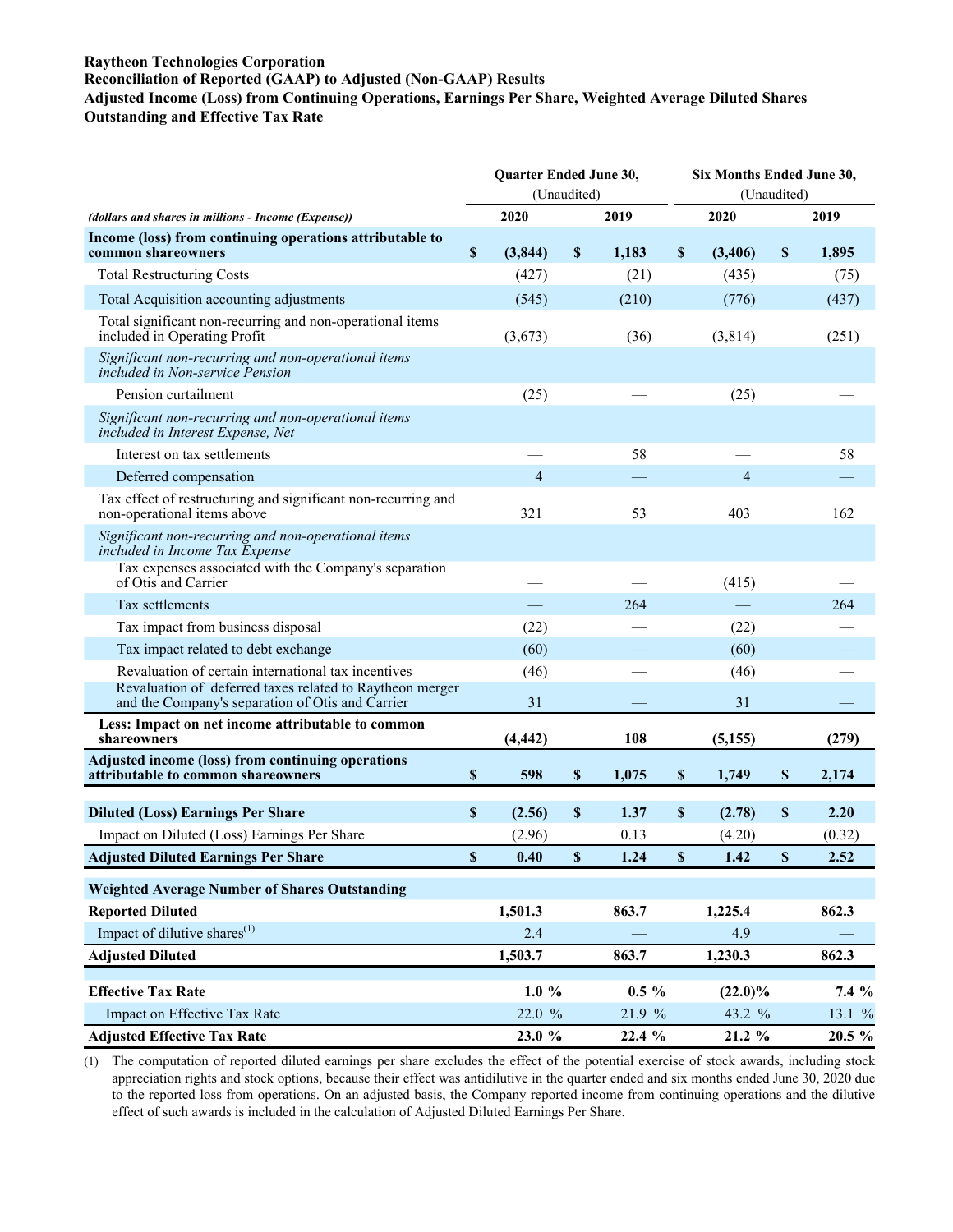### **Raytheon Technologies Corporation Free Cash Flow Reconciliation**

|                                                                            |             | <b>Ouarter Ended June 30,</b> |  |       |  |  |  |  |  |  |  |  |
|----------------------------------------------------------------------------|-------------|-------------------------------|--|-------|--|--|--|--|--|--|--|--|
|                                                                            | (Unaudited) |                               |  |       |  |  |  |  |  |  |  |  |
| (dollars in millions)                                                      |             | 2020                          |  | 2019  |  |  |  |  |  |  |  |  |
| Net cash flows provided by operating activities from continuing operations |             | 210                           |  | 1.496 |  |  |  |  |  |  |  |  |
| Capital expenditures                                                       |             | (458)                         |  | (384) |  |  |  |  |  |  |  |  |
| Free cash flow                                                             |             | (248)                         |  |       |  |  |  |  |  |  |  |  |

**Six Months Ended June 30,**

|                                                                            |  | (Unaudited) |  |       |
|----------------------------------------------------------------------------|--|-------------|--|-------|
| (dollars in millions)                                                      |  | 2020        |  | 2019  |
| Net cash flows provided by operating activities from continuing operations |  | 1.342       |  | 2,769 |
| Capital expenditures                                                       |  | 783)        |  | (678) |
| Free cash flow                                                             |  | 559         |  | 2.091 |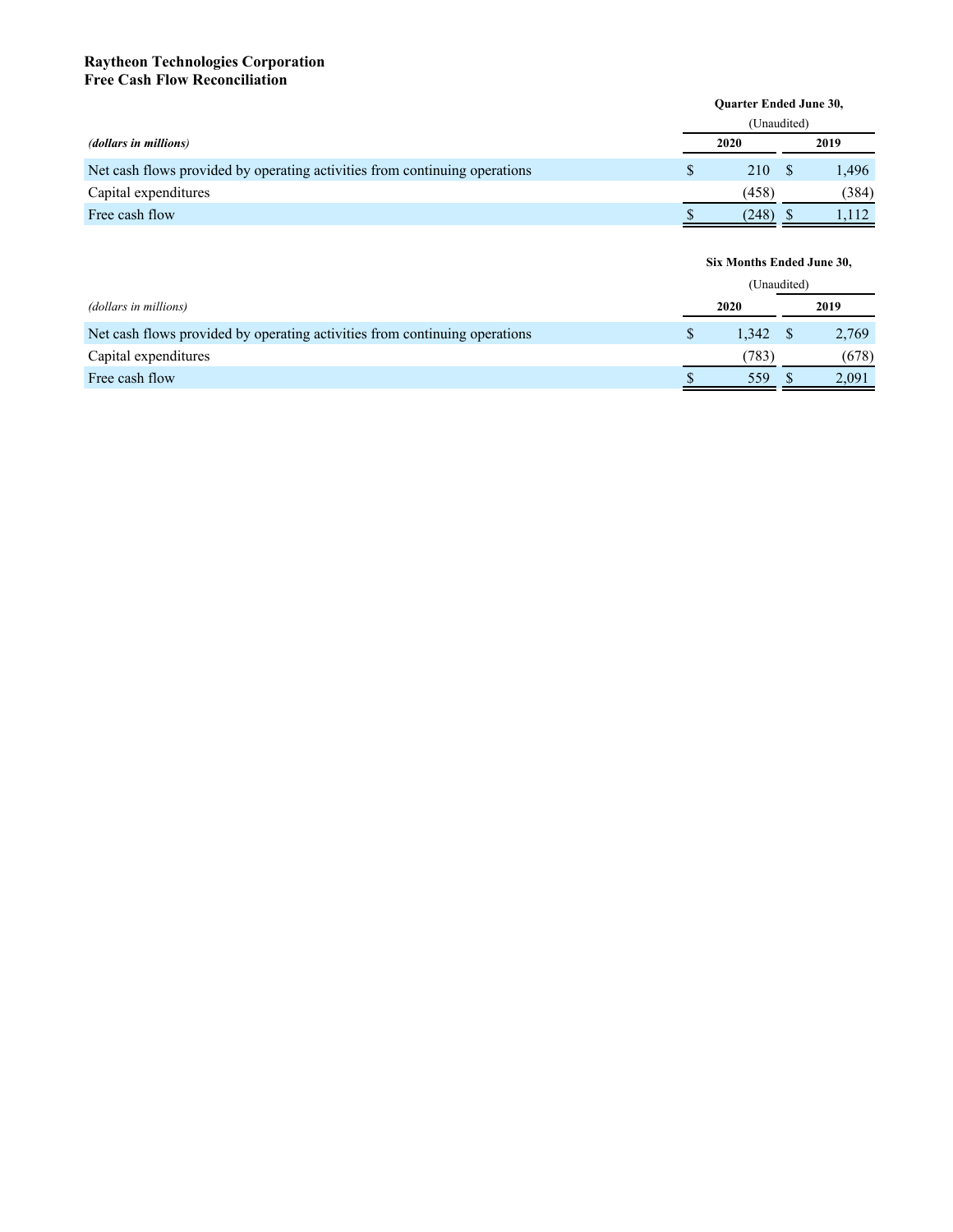### **Raytheon Technologies Corporation Legacy UTC Reported Segment Results**

In conjunction with the Raytheon Merger, we revised our measurement of segment performance to reflect how management now reviews and evaluates operating performance. Under the new segment performance measurement, certain acquisition accounting adjustments are now excluded from segment results in order to better represent the ongoing operational performance of those segments. In addition, the majority of Corporate expenses are now allocated to the segments, excluding certain items that remain at Corporate because they are not included in management's review of the segment results. The tables below summarize the historical results of our Pratt and Whitney and Collins Aerospace Systems segments reflecting the impact of these adjustments.

|                                                   | 2020        | 2019                      |                      |                |                           |           |  |  |
|---------------------------------------------------|-------------|---------------------------|----------------------|----------------|---------------------------|-----------|--|--|
| <b>Net Sales (dollars in millions)</b>            | Q1          | Q1                        | Q2                   | Q3             | Q <sub>4</sub>            | <b>FY</b> |  |  |
| Pratt & Whitney                                   | 5,353<br>\$ | $\mathbb{S}$<br>4,818     | 5,154<br>\$          | \$<br>5,285    | \$5,645                   | \$20,902  |  |  |
| <b>Collins Aerospace Systems</b>                  | 6,438       | 6,513                     | 6,576                | 6,495          | 6,444                     | 26,028    |  |  |
| Total segments                                    | 11,791      | 11,331                    | 11,730               | 11,780         | 12,089                    | 46,930    |  |  |
| Eliminations and other                            | (431)       | (378)                     | (401)                | (407)          | (395)                     | (1, 581)  |  |  |
| Total net sales from continuing operations        | \$11,360    | \$10,953                  | \$11,329             | \$11,373       | \$11,694                  | \$45,349  |  |  |
|                                                   |             |                           |                      |                |                           |           |  |  |
|                                                   | 2020        |                           |                      | 2019           |                           |           |  |  |
| <b>Operating Profit (dollars in millions)</b>     | Q1          | Q1                        | Q2                   | Q3             | Q <sub>4</sub>            | <b>FY</b> |  |  |
| Pratt & Whitney                                   | \$<br>475   | $\mathbf{\hat{S}}$<br>478 | $\mathsf{\$}$<br>449 | \$<br>520      | \$<br>354                 | \$1,801   |  |  |
| Collins Aerospace Systems                         | 1,246       | 964                       | 1,276                | 1,259          | 1,009                     | 4,508     |  |  |
| Total segments                                    | 1,721       | 1,442                     | 1,725                | 1,779          | 1,363                     | 6,309     |  |  |
|                                                   |             |                           |                      |                |                           |           |  |  |
| Corporate expenses and other unallocated items    | (25)        | (27)                      | (42)                 | (46)           | (25)                      | (140)     |  |  |
| Eliminations and other                            | (130)       | (46)                      | (87)                 | (83)           | (151)                     | (367)     |  |  |
| Acquisition accounting adjustments                | (271)       | (227)                     | (210)                | (220)          | (231)                     | (888)     |  |  |
| Total operating profit from continuing operations | \$1,295     | \$1,142                   | \$1,386              | \$1,430        | $\mathbf{\hat{S}}$<br>956 | \$4,914   |  |  |
|                                                   |             |                           |                      |                |                           |           |  |  |
|                                                   | 2020        |                           |                      | 2019           |                           |           |  |  |
| <b>Operating Profit Margin</b>                    | Q1          | Q1                        | Q2                   | Q <sub>3</sub> | Q <sub>4</sub>            | <b>FY</b> |  |  |
| Pratt & Whitney                                   | 8.9 %       | $9.9\%$                   | 8.7 %                | 9.8 %          | $6.3\%$                   | $8.6\%$   |  |  |
| Collins Aerospace Systems                         | 19.4 %      | 14.8 %                    | 19.4 %               | 19.4 %         | 15.7 %                    | 17.3 %    |  |  |
| Total segments operating profit margin            | 14.6 %      | 12.7 %                    | 14.7 %               | 15.1 %         | 11.3 %                    | 13.4 %    |  |  |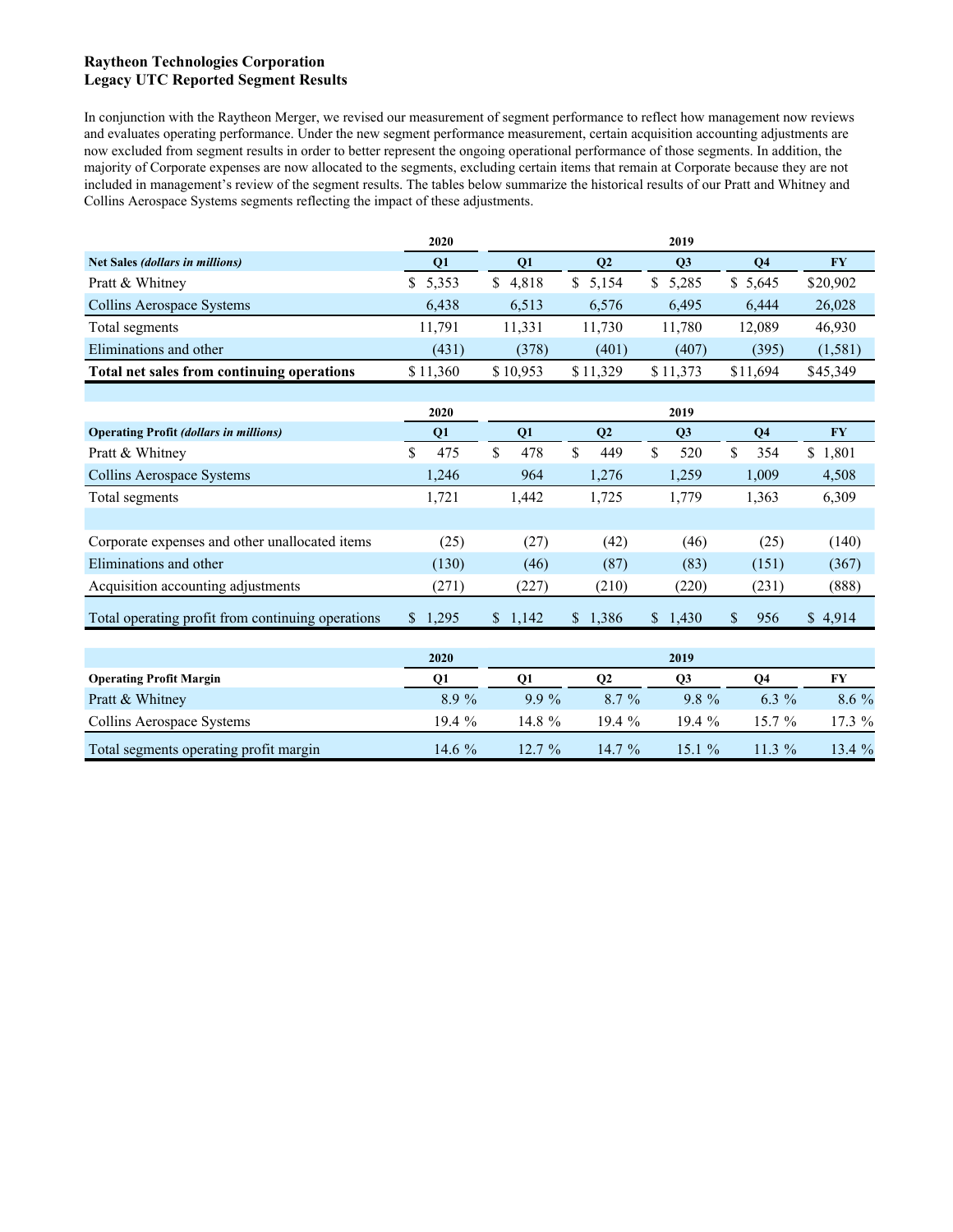# **Raytheon Technologies Corporation**

# **Legacy UTC Reconciliation of Previously Reported to Reported Segment Results**

| Q2<br><b>FY</b><br>Q1<br>Q1<br>Q3<br>Q <sub>4</sub><br>Pratt & Whitney<br>Net sales, as previously reported<br>\$5,351<br>\$4,817<br>\$5,150<br>\$5,283<br>\$5,642<br>\$20,892<br>Corporate expense allocation adjustment<br>2<br>4<br>2<br>3<br>10<br>1<br>5,353<br>\$4,818<br>\$5,154<br>\$5,285<br>\$5,645<br>Net sales, reported<br>\$20,902<br>$\boldsymbol{\$}$<br>$\mathbf S$<br>439<br>\$<br>433<br>\$<br>\$<br>471<br>\$<br>Operating profit, as previously reported<br>424<br>340<br>\$1,668<br>Corporate expense allocation adjustment<br>(37)<br>(32)<br>(34)<br>(33)<br>(51)<br>(150)<br>Acquisition accounting adjustment<br>283<br>59<br>82<br>65<br>73<br>77<br>\$<br>\$<br>\$<br>\$<br>\$<br>\$1,801<br>Operating profit, reported<br>478<br>449<br>520<br>354<br>475<br>9.0%<br>8.9%<br>$6.0 \%$<br>Operating profit %, as previously reported<br>8.2 %<br>8.2 %<br>8.0%<br>Operating profit %, reported<br>8.9%<br>9.9 %<br>8.7 %<br>9.8 %<br>6.3 %<br>8.6 %<br><b>Collins Aerospace Systems</b><br>Net sales, reported<br>6,438<br>\$6,513<br>\$6,576<br>\$6,495<br>\$26,028<br>\$<br>\$6,444<br>\$<br>\$<br>Operating profit, as previously reported<br>\$<br>1,092<br>856<br>\$1,172<br>\$1,167<br>905<br>\$4,100<br>Corporate expense allocation adjustment<br>(42)<br>(47)<br>(62)<br>(44)<br>(46)<br>(197)<br>Acquisition accounting adjustment<br>198<br>150<br>151<br>138<br>166<br>605 |
|--------------------------------------------------------------------------------------------------------------------------------------------------------------------------------------------------------------------------------------------------------------------------------------------------------------------------------------------------------------------------------------------------------------------------------------------------------------------------------------------------------------------------------------------------------------------------------------------------------------------------------------------------------------------------------------------------------------------------------------------------------------------------------------------------------------------------------------------------------------------------------------------------------------------------------------------------------------------------------------------------------------------------------------------------------------------------------------------------------------------------------------------------------------------------------------------------------------------------------------------------------------------------------------------------------------------------------------------------------------------------------------------------------------------|
|                                                                                                                                                                                                                                                                                                                                                                                                                                                                                                                                                                                                                                                                                                                                                                                                                                                                                                                                                                                                                                                                                                                                                                                                                                                                                                                                                                                                                    |
|                                                                                                                                                                                                                                                                                                                                                                                                                                                                                                                                                                                                                                                                                                                                                                                                                                                                                                                                                                                                                                                                                                                                                                                                                                                                                                                                                                                                                    |
|                                                                                                                                                                                                                                                                                                                                                                                                                                                                                                                                                                                                                                                                                                                                                                                                                                                                                                                                                                                                                                                                                                                                                                                                                                                                                                                                                                                                                    |
|                                                                                                                                                                                                                                                                                                                                                                                                                                                                                                                                                                                                                                                                                                                                                                                                                                                                                                                                                                                                                                                                                                                                                                                                                                                                                                                                                                                                                    |
|                                                                                                                                                                                                                                                                                                                                                                                                                                                                                                                                                                                                                                                                                                                                                                                                                                                                                                                                                                                                                                                                                                                                                                                                                                                                                                                                                                                                                    |
|                                                                                                                                                                                                                                                                                                                                                                                                                                                                                                                                                                                                                                                                                                                                                                                                                                                                                                                                                                                                                                                                                                                                                                                                                                                                                                                                                                                                                    |
|                                                                                                                                                                                                                                                                                                                                                                                                                                                                                                                                                                                                                                                                                                                                                                                                                                                                                                                                                                                                                                                                                                                                                                                                                                                                                                                                                                                                                    |
|                                                                                                                                                                                                                                                                                                                                                                                                                                                                                                                                                                                                                                                                                                                                                                                                                                                                                                                                                                                                                                                                                                                                                                                                                                                                                                                                                                                                                    |
|                                                                                                                                                                                                                                                                                                                                                                                                                                                                                                                                                                                                                                                                                                                                                                                                                                                                                                                                                                                                                                                                                                                                                                                                                                                                                                                                                                                                                    |
|                                                                                                                                                                                                                                                                                                                                                                                                                                                                                                                                                                                                                                                                                                                                                                                                                                                                                                                                                                                                                                                                                                                                                                                                                                                                                                                                                                                                                    |
|                                                                                                                                                                                                                                                                                                                                                                                                                                                                                                                                                                                                                                                                                                                                                                                                                                                                                                                                                                                                                                                                                                                                                                                                                                                                                                                                                                                                                    |
|                                                                                                                                                                                                                                                                                                                                                                                                                                                                                                                                                                                                                                                                                                                                                                                                                                                                                                                                                                                                                                                                                                                                                                                                                                                                                                                                                                                                                    |
|                                                                                                                                                                                                                                                                                                                                                                                                                                                                                                                                                                                                                                                                                                                                                                                                                                                                                                                                                                                                                                                                                                                                                                                                                                                                                                                                                                                                                    |
|                                                                                                                                                                                                                                                                                                                                                                                                                                                                                                                                                                                                                                                                                                                                                                                                                                                                                                                                                                                                                                                                                                                                                                                                                                                                                                                                                                                                                    |
|                                                                                                                                                                                                                                                                                                                                                                                                                                                                                                                                                                                                                                                                                                                                                                                                                                                                                                                                                                                                                                                                                                                                                                                                                                                                                                                                                                                                                    |
|                                                                                                                                                                                                                                                                                                                                                                                                                                                                                                                                                                                                                                                                                                                                                                                                                                                                                                                                                                                                                                                                                                                                                                                                                                                                                                                                                                                                                    |
| $\mathsf{\$}$<br>\$4,508<br>Operating profit, reported<br>\$1,246<br>\$1,276<br>\$1,259<br>\$1,009<br>964                                                                                                                                                                                                                                                                                                                                                                                                                                                                                                                                                                                                                                                                                                                                                                                                                                                                                                                                                                                                                                                                                                                                                                                                                                                                                                          |
| Operating profit %, as previously reported<br>17.0 %<br>13.1 %<br>17.8 %<br>18.0 %<br>14.0 %<br>15.8 %                                                                                                                                                                                                                                                                                                                                                                                                                                                                                                                                                                                                                                                                                                                                                                                                                                                                                                                                                                                                                                                                                                                                                                                                                                                                                                             |
| Operating profit %, reported<br>19.4 %<br>14.8 %<br>19.4 %<br>19.4 %<br>15.7 %<br>17.3%                                                                                                                                                                                                                                                                                                                                                                                                                                                                                                                                                                                                                                                                                                                                                                                                                                                                                                                                                                                                                                                                                                                                                                                                                                                                                                                            |
| 2020<br>2019                                                                                                                                                                                                                                                                                                                                                                                                                                                                                                                                                                                                                                                                                                                                                                                                                                                                                                                                                                                                                                                                                                                                                                                                                                                                                                                                                                                                       |
| Q2<br><b>FY</b><br><b>Total Segments</b><br>Q1<br>Q1<br>Q <sub>3</sub><br>Q <sub>4</sub>                                                                                                                                                                                                                                                                                                                                                                                                                                                                                                                                                                                                                                                                                                                                                                                                                                                                                                                                                                                                                                                                                                                                                                                                                                                                                                                           |
| \$11,331<br>\$12,089<br>\$11,791<br>\$11,730<br>\$11,780<br>Net sales, reported<br>\$46,930                                                                                                                                                                                                                                                                                                                                                                                                                                                                                                                                                                                                                                                                                                                                                                                                                                                                                                                                                                                                                                                                                                                                                                                                                                                                                                                        |
| <b>Operating profit, reported</b><br>1,721<br>\$6,309<br>\$1,442<br>1,725<br>\$1,779<br>\$1,363                                                                                                                                                                                                                                                                                                                                                                                                                                                                                                                                                                                                                                                                                                                                                                                                                                                                                                                                                                                                                                                                                                                                                                                                                                                                                                                    |
| Operating profit %, reported<br>14.6 %<br>11.3 %<br>12.7 %<br>14.7 %<br>15.1 %<br>13.4 %                                                                                                                                                                                                                                                                                                                                                                                                                                                                                                                                                                                                                                                                                                                                                                                                                                                                                                                                                                                                                                                                                                                                                                                                                                                                                                                           |
| <b>Corporate, Eliminations, and Other</b>                                                                                                                                                                                                                                                                                                                                                                                                                                                                                                                                                                                                                                                                                                                                                                                                                                                                                                                                                                                                                                                                                                                                                                                                                                                                                                                                                                          |
| Net sales, as previously reported<br>(384)<br>\$<br>(402)<br>\$<br>\$<br>\$<br>(433)<br>\$<br>(411)<br>(398)<br>\$(1,595)                                                                                                                                                                                                                                                                                                                                                                                                                                                                                                                                                                                                                                                                                                                                                                                                                                                                                                                                                                                                                                                                                                                                                                                                                                                                                          |
| Adjustment for discontinued operations<br>$\overline{2}$<br>6<br>6<br>6<br>6<br>24                                                                                                                                                                                                                                                                                                                                                                                                                                                                                                                                                                                                                                                                                                                                                                                                                                                                                                                                                                                                                                                                                                                                                                                                                                                                                                                                 |
| Corporate Expense Allocation Adjustment<br>(10)<br>(5)<br>(2)<br>(3)                                                                                                                                                                                                                                                                                                                                                                                                                                                                                                                                                                                                                                                                                                                                                                                                                                                                                                                                                                                                                                                                                                                                                                                                                                                                                                                                               |
| $\mathbb S$<br>$\mathbb S$<br>\$<br>$\mathsf{\$}$<br>\$<br>(431)<br>(378)<br>(401)<br>(407)<br>(395)<br>\$(1,581)<br>Net sales, reported                                                                                                                                                                                                                                                                                                                                                                                                                                                                                                                                                                                                                                                                                                                                                                                                                                                                                                                                                                                                                                                                                                                                                                                                                                                                           |
| <b>Operating Profit:</b>                                                                                                                                                                                                                                                                                                                                                                                                                                                                                                                                                                                                                                                                                                                                                                                                                                                                                                                                                                                                                                                                                                                                                                                                                                                                                                                                                                                           |
| General corporate expenses, as previously                                                                                                                                                                                                                                                                                                                                                                                                                                                                                                                                                                                                                                                                                                                                                                                                                                                                                                                                                                                                                                                                                                                                                                                                                                                                                                                                                                          |
| \$<br>(25)<br>(101)<br>(239)<br>(232)<br>(932)<br>\$<br>\$<br>\$<br>\$<br>(360)<br>\$<br>reported                                                                                                                                                                                                                                                                                                                                                                                                                                                                                                                                                                                                                                                                                                                                                                                                                                                                                                                                                                                                                                                                                                                                                                                                                                                                                                                  |
| 186<br>Corporate expense allocation adjustment<br>74<br>197<br>335<br>792                                                                                                                                                                                                                                                                                                                                                                                                                                                                                                                                                                                                                                                                                                                                                                                                                                                                                                                                                                                                                                                                                                                                                                                                                                                                                                                                          |
| Corporate expenses and other unallocated items,                                                                                                                                                                                                                                                                                                                                                                                                                                                                                                                                                                                                                                                                                                                                                                                                                                                                                                                                                                                                                                                                                                                                                                                                                                                                                                                                                                    |
| \$<br>\$<br>\$<br>\$<br>\$<br>(25)<br>(27)<br>(42)<br>(46)<br>(25)<br>\$<br>reported<br>(140)                                                                                                                                                                                                                                                                                                                                                                                                                                                                                                                                                                                                                                                                                                                                                                                                                                                                                                                                                                                                                                                                                                                                                                                                                                                                                                                      |
| \$<br>\$<br>Eliminations and other, as previously reported<br>(98)<br>(124)<br>\$<br>\$<br>(180)<br>\$<br>(115)<br>(113)<br>\$<br>(515)                                                                                                                                                                                                                                                                                                                                                                                                                                                                                                                                                                                                                                                                                                                                                                                                                                                                                                                                                                                                                                                                                                                                                                                                                                                                            |
| Adjustment for discontinued operations<br>153<br>137<br>593<br>228<br>52<br>251                                                                                                                                                                                                                                                                                                                                                                                                                                                                                                                                                                                                                                                                                                                                                                                                                                                                                                                                                                                                                                                                                                                                                                                                                                                                                                                                    |
| Corporate expense allocation adjustment<br>(107)<br>(116)<br>(222)<br>(445)<br>(243)                                                                                                                                                                                                                                                                                                                                                                                                                                                                                                                                                                                                                                                                                                                                                                                                                                                                                                                                                                                                                                                                                                                                                                                                                                                                                                                               |
| $\mathbb S$<br>$\mathbb S$<br>$\mathbb S$<br>$\mathbb S$<br>Eliminations and other, reported<br>$\mathbb{S}$<br>(130)<br>(46)<br>(87)<br>\$<br>(83)<br>(151)<br>(367)                                                                                                                                                                                                                                                                                                                                                                                                                                                                                                                                                                                                                                                                                                                                                                                                                                                                                                                                                                                                                                                                                                                                                                                                                                              |
| $\mathbb S$<br>(888)<br><b>Acquisition Accounting Adjustments, reported</b><br>$\boldsymbol{\mathsf{S}}$<br>(271)<br>$\boldsymbol{\mathsf{S}}$<br>(227)<br>$\mathbb S$<br>(210)<br>(220)<br>$\$$<br>(231)<br>\$                                                                                                                                                                                                                                                                                                                                                                                                                                                                                                                                                                                                                                                                                                                                                                                                                                                                                                                                                                                                                                                                                                                                                                                                    |
| <b>Continuing Operations, reported</b>                                                                                                                                                                                                                                                                                                                                                                                                                                                                                                                                                                                                                                                                                                                                                                                                                                                                                                                                                                                                                                                                                                                                                                                                                                                                                                                                                                             |
| Net sales, reported<br>\$11,360<br>\$10,953<br>\$11,329<br>\$11,373<br>\$11,694<br>\$45,349                                                                                                                                                                                                                                                                                                                                                                                                                                                                                                                                                                                                                                                                                                                                                                                                                                                                                                                                                                                                                                                                                                                                                                                                                                                                                                                        |
| Operating profit, reported<br>\$1,295<br>\$1,142<br>\$1,386<br>\$1,430<br>\$<br>956<br>\$4,914                                                                                                                                                                                                                                                                                                                                                                                                                                                                                                                                                                                                                                                                                                                                                                                                                                                                                                                                                                                                                                                                                                                                                                                                                                                                                                                     |
| Operating profit %, reported<br>11.4 %<br>10.4 %<br>12.2 %<br>12.6 %<br>8.2 %<br>10.8 %                                                                                                                                                                                                                                                                                                                                                                                                                                                                                                                                                                                                                                                                                                                                                                                                                                                                                                                                                                                                                                                                                                                                                                                                                                                                                                                            |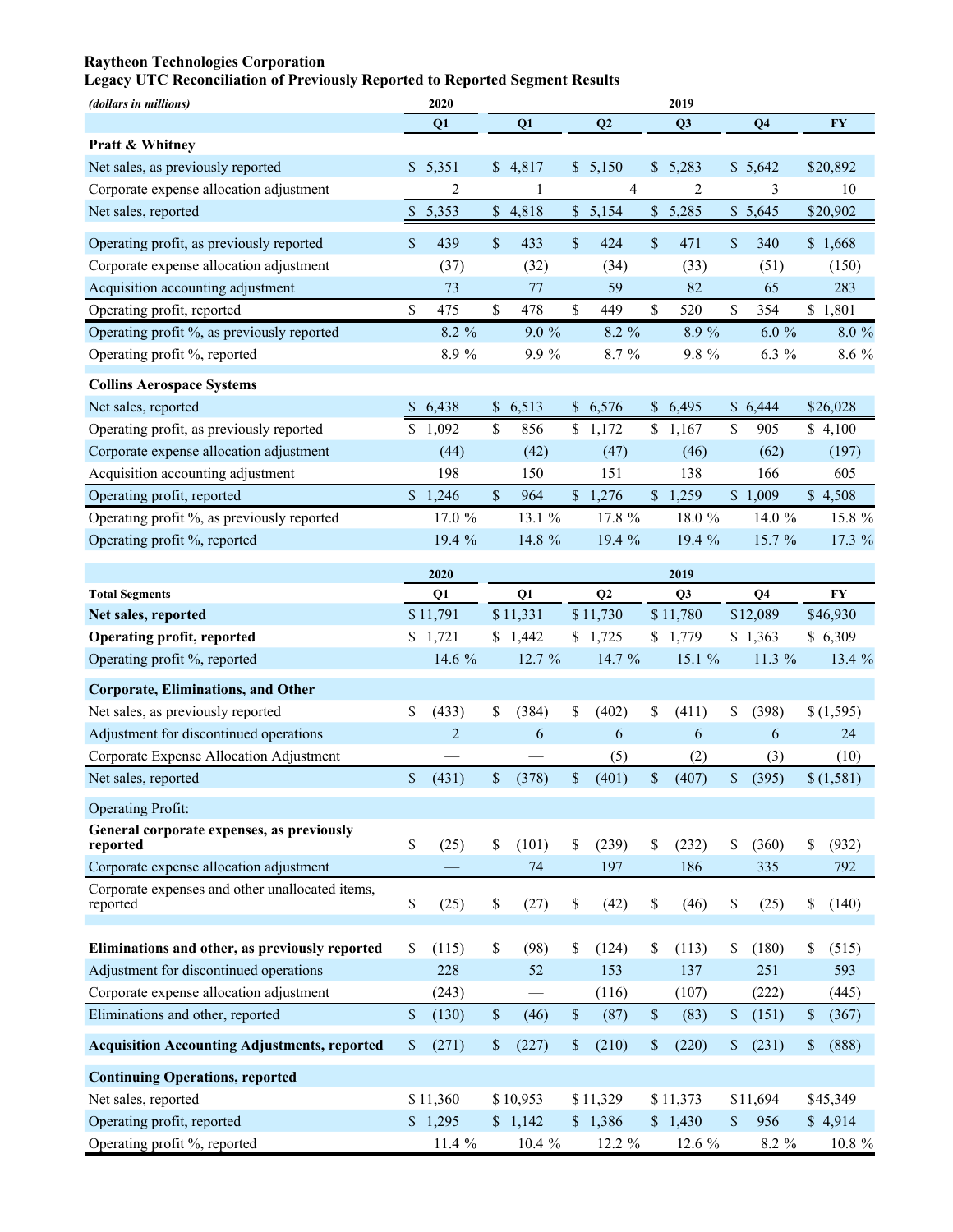### **Raytheon Technologies Corporation Legacy UTC Segment Results, Adjusted**

|                                                     | 2020     |             |           | 2019     |           |           |
|-----------------------------------------------------|----------|-------------|-----------|----------|-----------|-----------|
| Net Sales, Adjusted (dollars in millions)           | Q1       | <b>O1</b>   | <b>O2</b> | Q3       | <b>O4</b> | <b>FY</b> |
| Pratt & Whitney                                     | 5,331    | 4.818<br>S. | 5.154     | \$5,285  | 5.645     | \$20,902  |
| Collins Aerospace Systems                           | 6.460    | 6.513       | 6,576     | 6,495    | 6.444     | 26,028    |
| Total segments                                      | 11.791   | 11.331      | 11.730    | 11.780   | 12.089    | 46,930    |
| Eliminations and other                              | (431)    | (378)       | (401)     | (407)    | (395)     | (1, 581)  |
| Total adjusted net sales from continuing operations | \$11,360 | \$10,953    | \$11.329  | \$11,373 | \$11.694  | \$45,349  |

|                                                            | 2020      | 2019 |            |              |       |  |                |   |            |    |           |
|------------------------------------------------------------|-----------|------|------------|--------------|-------|--|----------------|---|------------|----|-----------|
| <b>Operating Profit, Adjusted (dollars in millions)</b>    | <b>O1</b> |      | <b>O</b> 1 | $\mathbf{Q}$ |       |  | Q <sub>3</sub> |   | <b>O</b> 4 |    | <b>FY</b> |
| Pratt & Whitney                                            | 515       |      | 492        |              | 452   |  | 520            |   | 470        | S  | 1,934     |
| Collins Aerospace Systems                                  | 1.284     |      | 1.209      |              | 1,293 |  | 1,286          |   | 1,061      |    | 4,849     |
| Total segments                                             | 1,799     |      | 1.701      |              | .745  |  | .806           |   | 1.531      |    | 6,783     |
| Corporate expenses and other unallocated items             | (25)      |      | (27)       |              | (42)  |  | (46)           |   | (25)       |    | (140)     |
| Eliminations and other                                     | (99)      |      | (36)       |              | (50)  |  | (46)           |   | (96)       |    | (228)     |
| Total adjusted operating profit from continuing operations | 1,675     |      | 1,638      |              | 1,653 |  | 1.714          | S | 1.410      | S. | 6,415     |

|                                                        | 2020     | 2019      |           |          |          |          |  |  |
|--------------------------------------------------------|----------|-----------|-----------|----------|----------|----------|--|--|
| <b>Operating Profit Margin, Adjusted</b>               | O1       | О1        | <b>O2</b> | O3       | О4       | FY       |  |  |
| Pratt & Whitney                                        | $9.7\%$  | $10.2 \%$ | 8.8%      | $9.8\%$  | $8.3\%$  | $9.3\%$  |  |  |
| Collins Aerospace Systems                              | $19.9\%$ | $18.6\%$  | $19.7\%$  | 19.8%    | $16.5\%$ | 18.6 %   |  |  |
| <b>Total Segments Adjusted Operating Profit Margin</b> | 15.3 %   | 15.0 %    | $14.9\%$  | $15.3\%$ | $12.7\%$ | $14.5\%$ |  |  |